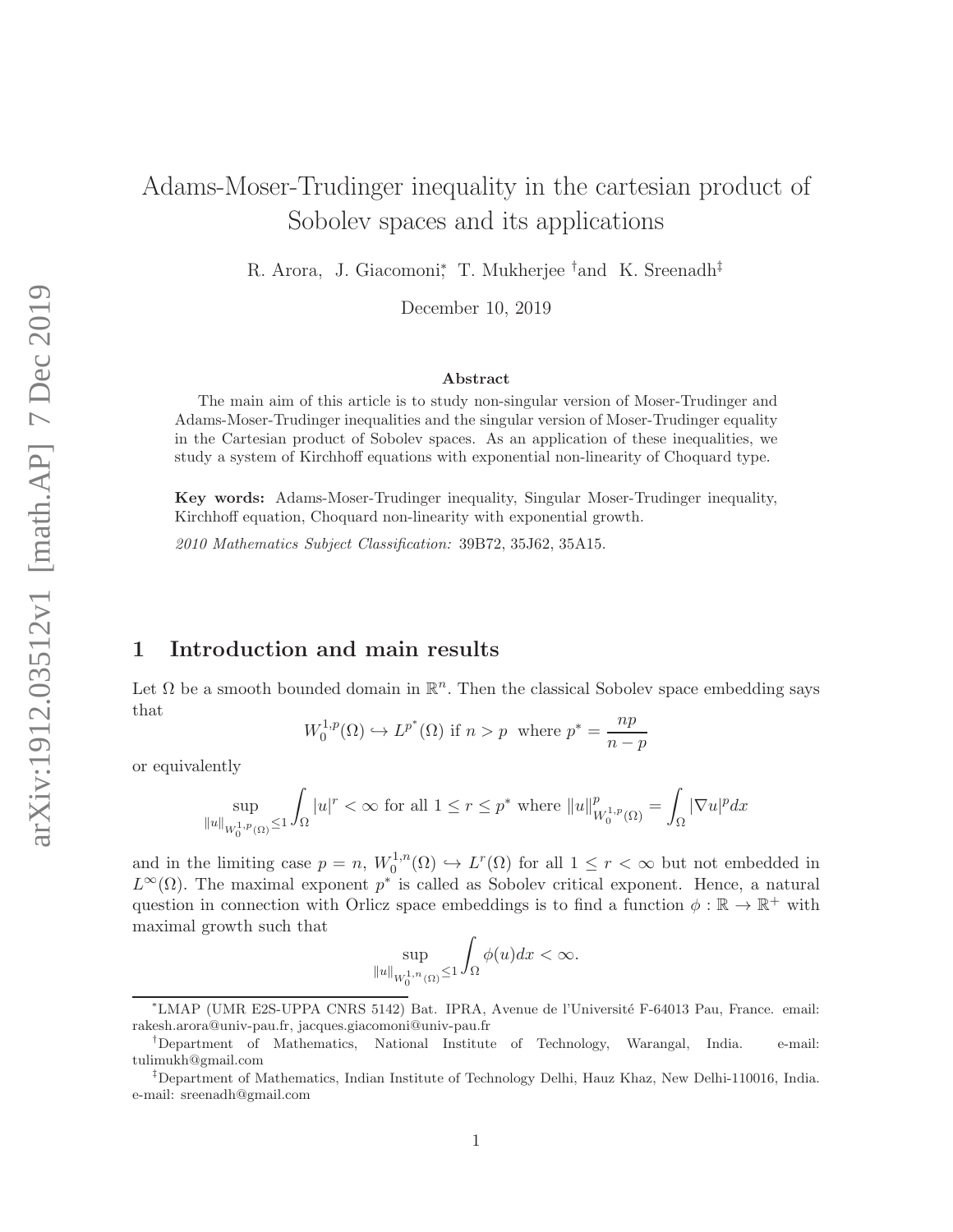In this connection, in 1960's, Pohozaev [24] and Trudinger [26] independently answered the question using the above function with  $\phi(t) = \exp(|t|^{\frac{n}{n-1}}) - 1$ . Later on, in [20], Moser improved the result by proving the following inequality which is popularly known as the Moser-Trudinger inequality:

MT Theorem 1.1. For  $n \geq 2$ ,  $\Omega \subset \mathbb{R}^n$  is a bounded domain and  $u \in W_0^{1,n}$  $\mathcal{L}_0^{1,n}(\Omega),$ 

$$
\sup_{\|u\|_{W_0^{1,n}(\Omega)}\leq 1}\int_{\Omega}\exp(\alpha|u|^{\frac{n}{n-1}})dx<\infty
$$

if and only if  $\alpha \leq \alpha_n$ , where  $\alpha_n = n\omega_{n-1}^{\frac{1}{n-1}}$  and  $\omega_{n-1} = (n-1)$ - dimensional surface area of  $\mathbb{S}^{n-1}$ .

Consequently, Adams [2] extended the Moser's inequality to higher order Sobolev spaces by proving the following inequality which is known as Adams-Moser-Trudinger inequality:

**TM-ineq** Theorem 1.2. Let  $\Omega$  be a bounded domain in  $\mathbb{R}^n$  and  $n, m \in \mathbb{N}$  satisfying  $m < n$ . Then for all  $0 \le \zeta \le \zeta_{n,m}$  and  $u \in W_0^{m,\frac{n}{m}}(\Omega)$  we have

$$
\sup_{\|\nabla^m u\|_{L^{\frac{n}{m}}(\Omega)}\leq 1}\int_{\Omega}\exp(\zeta|u|^{\frac{n}{n-m}})dx<\infty,
$$

where  $\zeta_{n,m}$  is sharp and given by

$$
\zeta_{n,m} = \begin{cases}\n\frac{n}{\omega_{n-1}} \left( \frac{\pi^{n/2} 2^m \Gamma\left(\frac{m+1}{2}\right)}{\Gamma\left(\frac{n-m+1}{2}\right)} \right)^{\frac{n}{n-m}} & \text{when } m \text{ is odd,} \\
\frac{n}{\omega_{n-1}} \left( \frac{\pi^{n/2} 2^m \Gamma\left(\frac{m}{2}\right)}{\Gamma\left(\frac{n-m}{2}\right)} \right)^{\frac{n}{n-m}} & \text{when } m \text{ is even.} \n\end{cases}
$$

The symbol  $\nabla^m u$  denotes the m<sup>th</sup>-order gradient of u and is defined as

$$
\nabla^m u = \begin{cases} \nabla \Delta^{(m-1)/2} u & \text{if } m \text{ is odd,} \\ \Delta^{m/2} u & \text{if } m \text{ is even} \end{cases}
$$

where  $\Delta$  and  $\nabla$  denotes the usual Laplacian and gradient operators respectively.

Using the interpolation of Hardy inequality and Moser-Trudinger inequality, Adimurthi-Sandeep [1] established the singular Moser-Trudinger inequality for functions in  $W_0^{1,n}$  $\mathcal{O}^{1,n}(\Omega).$ This was consequently extended by Lam-Lu [12] for functions in  $W_0^{m,\frac{n}{m}}(\Omega)$  while proving the following singular Adams-Moser-Trudinger inequality.

**TM-ineq1** Theorem 1.3. Let  $0 \le \alpha < n$ ,  $\Omega$  be a bounded domain in  $\mathbb{R}^n$  and  $n, m \in \mathbb{N}$  satisfying  $m < n$ . Then for all  $0 \leq \kappa \leq \kappa_{\alpha,n,m} = \left(1 - \frac{\alpha}{n}\right)$  $\frac{\alpha}{n}$ )  $\zeta_{n,m}$  we have

$$
\sup_{u \in W_0^{m, \frac{n}{m}}(\Omega), \ \|\nabla^m u\|_{L^{\frac{n}{m}}(\Omega)} \le 1} \int_{\Omega} \frac{\exp(\kappa |u|^{\frac{n}{n-m}})}{|x|^{\alpha}} dx < \infty. \tag{1.1}
$$

If  $\kappa > \kappa_{\alpha,n,m}$  then the above supremum is infinite (i.e.  $\kappa_{\alpha,n,m}$  is sharp).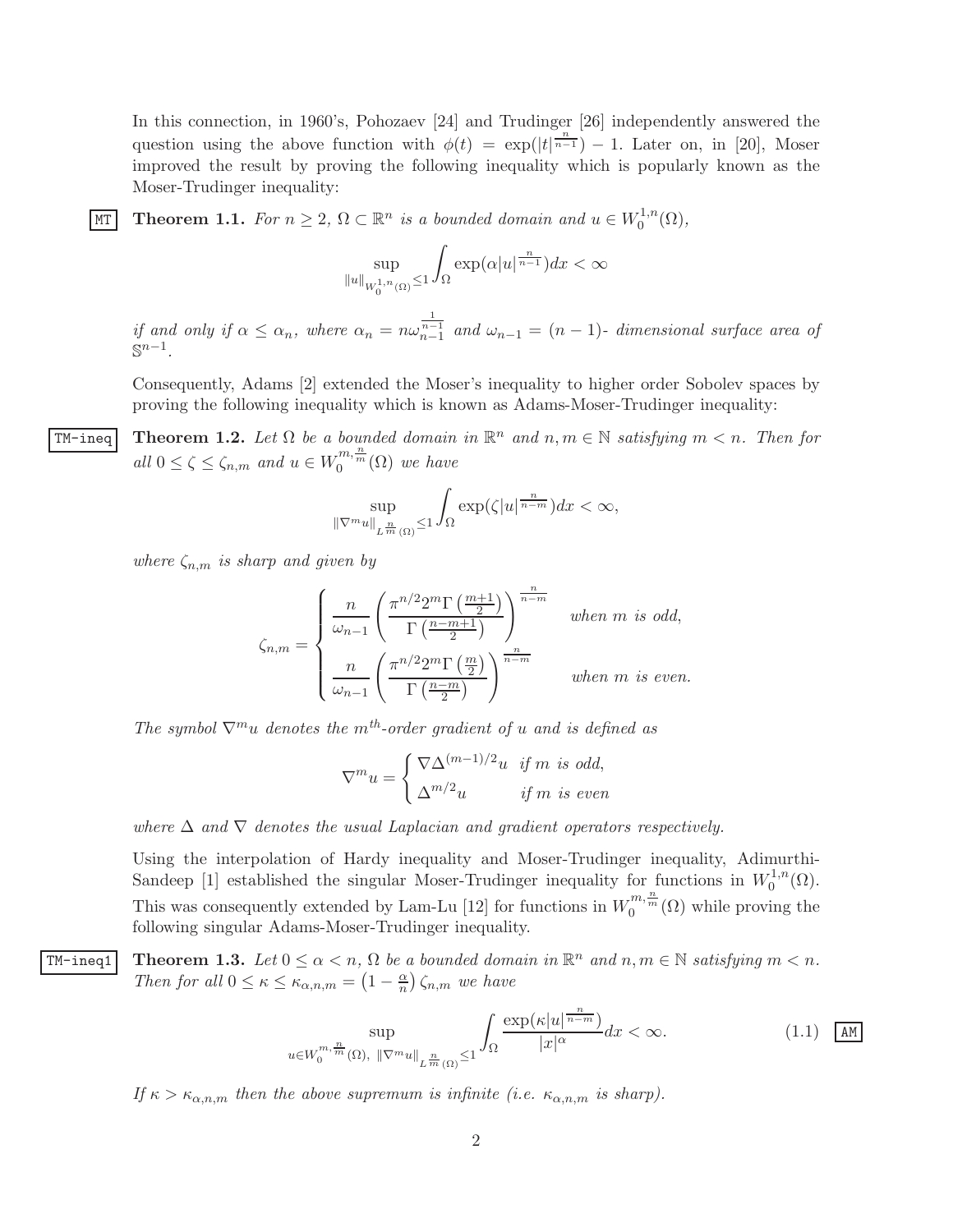In recent years, numerous generalizations, extensions and applications of the Moser-Trudinger and Adams-Trudinger-Moser inequalities have been widely explored and studied. A vast amount of literature is available which are devoted to study these kinds of inequalities. We refer readers to  $\left[1, 2, 12, 20\right]$  for such topics and the survey article  $\left[13\right]$  including the references within. In the field of geometric analysis curvature and partial differential equations where the nonlinear term behaves like  $\exp\left(|t|^{\frac{n}{n-m}}\right)$  as  $t \to \infty$ , these inequalities play a vital role to carry out the analysis.

Motivated by the wide interest in the current literature, the aim of this paper is to answer the question of maximal growth function in Cartesian product of Sobolev spaces and establish both Moser-Trudinger and Adams-Moser trudinger inequality alongwith the singular Moser-Trudinger inequality in the Cartesian product of Sobolev spaces for  $n, m \in \mathbb{N}$  such that  $n \geq 2m$ . Let

$$
\mathcal{Y} := W_0^{m, \frac{n}{m}}(\Omega) \times W_0^{m, \frac{n}{m}}(\Omega)
$$

be the Banach space endowed with the norm

$$
\|(u,v)\|_{\mathcal{Y}} := \left( \|u\|_{W_0^{m,\frac{n}{m}}(\Omega)}^{\frac{n}{m}} + \|v\|_{W_0^{m,\frac{n}{m}}(\Omega)}^{\frac{n}{m}} \right)^{\frac{m}{n}}
$$

where  $||u||^{\frac{n}{m}}$  $\frac{\frac{n}{m}}{W_0^{m,\frac{n}{m}}(\Omega)} := \int_{\Omega} |\nabla^m u|^{\frac{n}{m}} dx.$ 

Recently, Megrez et al. [18] proved the following Moser-Trudinger inequality in the product space for the case  $n = 2$ ,  $m = 1$  (*i.e.*  $\mathcal{Y} = H_0^1(\Omega) \times H_0^1(\Omega)$ ). Precisely, they established - for  $(u, v) \in \mathcal{Y}$  and  $\Omega \subset \mathbb{R}^2$  a smooth bounded domain,

$$
\sup_{\|(u,v)\|_{\mathcal{Y}}=1} \int_{\Omega} \exp(\rho(u^2+v^2))dx < \infty, \text{ provided } \rho \le 4\pi.
$$

In this article, we first establish the non-singular version of Moser-Trudinger and Adams-Moser-Trudinger inequalities in higher dimensional product spaces. Precisely, we prove the following new result:

MTSTO Theorem 1.4. For  $(u, v) \in \mathcal{Y}$ ,  $n, m \in \mathbb{N}$  such that  $n \geq 2m$  and  $\Omega \subset \mathbb{R}^n$  is a bounded domain, we have

$$
\int_{\Omega} \exp\left(\Theta\left(|u|^{\frac{n}{n-m}}+|v|^{\frac{n}{n-m}}\right)\right) dx < \infty
$$

for any  $\Theta > 0$ . Moreover,

$$
\sup_{\|(u,v)\|_{\mathcal{Y}}=1} \int_{\Omega} \exp\left(\Theta\left(|u|^{\frac{n}{n-m}}+|v|^{\frac{n}{n-m}}\right)\right)dx < \infty, \text{ provided } \Theta \le \frac{\zeta_{n,m}}{2_{n,m}} \tag{1.2} \boxed{\text{main 112}}
$$

where  $2_{n,m} = 2^{\frac{n-2m}{n-m}}$ . Furthermore if  $\Theta > \frac{\zeta_{n,m}}{2_{n,m}}$  $\frac{\zeta_{n,m}}{2_{n,m}},$  then there exists a pair  $(u, v) \in \mathcal{Y}$  with  $||(u, v)||_{\mathcal{V}} = 1$  such that the supremum in (1.2) is infinite.

As an consequence of Theorem 1.4, we prove the following version of Lions' Lemma [16] in the product space  $\mathcal{Y}$ .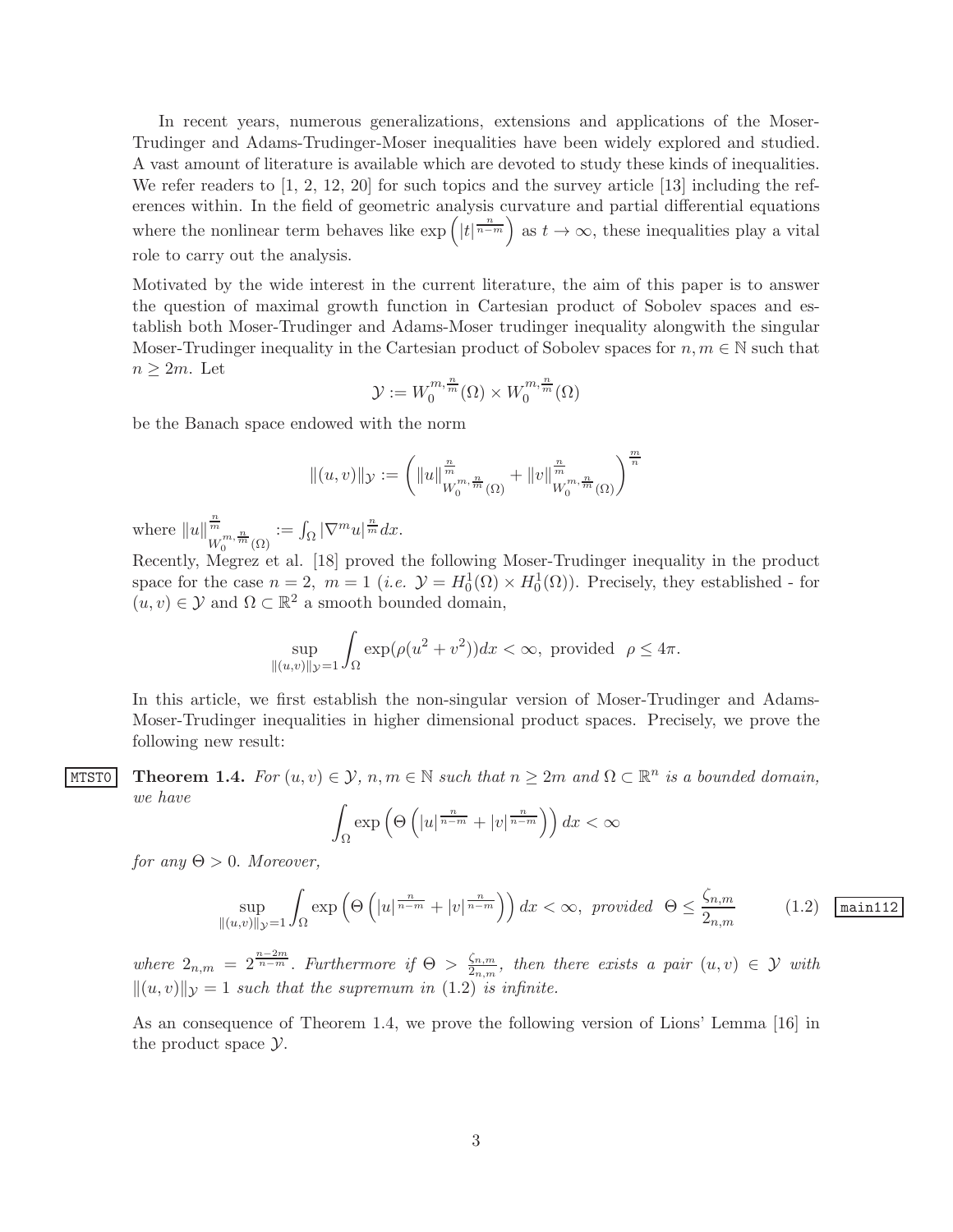$$
\begin{array}{ll}\n\text{MIST01} & \text{Theorem 1.5. Let } (u_k, v_k) \in \mathcal{Y} \text{ such that } \|(u_k, v_k)\|_{\mathcal{Y}} = 1 \text{ for all } k \text{ and } (u_k, v_k) \to (u, v) \neq (0, 0) \text{ weakly in } \mathcal{Y}. \text{ Then for all } p < \frac{\zeta_{n,m}}{2_{n,m}(1 - \| (u, v) \|_m^{\frac{n}{m}})^{\frac{m}{n-m}}}, \\
& \sup_{k \in \mathbb{N}} \int_{\Omega} \exp\left(p\left(|u_k|^{\frac{n}{n-m}} + |v_k|^{\frac{n}{n-m}}\right)\right) dx < \infty.\n\end{array}
$$

Next, we prove the singular version of Moser-Trudinger inequality in the Cartesian product of Sobolov spaces when  $m = 1$ .

MTST00 Theorem 1.6. For  $(u, v) \in \mathcal{Y} = W_0^{1,n}$  $W_0^{1,n}(\Omega) \times W_0^{1,n}$  $\lambda_0^{1,n}(\Omega)$ ,  $n \geq 2$ ,  $\lambda \in [0,n)$  and  $\Omega \subset \mathbb{R}^n$  is a smooth bounded domain, we have

$$
\int_{\Omega}\frac{\exp(\beta(|u|^{\frac{n}{n-1}}+|v|^{\frac{n}{n-1}}))}{|x|^{\lambda}}dx<\infty
$$

for any  $\beta > 0$ . Moreover,

$$
\sup_{\|(u,v)\|_{\mathcal{Y}}=1} \int_{\Omega} \frac{\exp(\beta(|u|^{\frac{n}{n-1}} + |v|^{\frac{n}{n-1}}))}{|x|^{\lambda}} dx < \infty \text{ if and only if } \frac{2_n \beta}{\alpha_n} + \frac{\lambda}{n} \le 1 \tag{1.3}
$$

where  $2_n := 2_{n,1} = 2^{\frac{n-2}{n-1}}$ .

Similarly we can prove singular and non-singular Moser-Trudinger inequalities in the product space  $\mathcal{Z} := W^{1,n}(\Omega) \times W^{1,n}(\Omega)$  where  $\Omega \subset \mathbb{R}^n$  is a bounded domain endowed with the norm

$$
||(u,v)||_{\mathcal{Z}} := (||u||_{W^{1,n}(\Omega)}^n + ||v||_{W^{1,n}(\Omega)}^n)^{\frac{1}{n}}
$$

where  $||u||_{W^{1,n}(\Omega)}^n := \int_{\Omega}$  $(|u|^n + |\nabla u|^n) dx$ . Precisely we establish the following new result.

## MTST11 Theorem 1.7. For  $(u, v) \in \mathcal{Z}, n \geq 2, \lambda \in [0, n)$  and  $\Omega \subset \mathbb{R}^n$  be a smooth bounded domain, we have

$$
\int_{\Omega}\frac{\exp(\tilde{\beta}(|u|^{\frac{n}{n-1}}+|v|^{\frac{n}{n-1}}))}{|x|^{\lambda}}dx<\infty
$$

for any  $\tilde{\beta} > 0$ . Moreover,

$$
\sup_{\|(u,v)\|_{\mathcal{Z}}=1} \int_{\Omega} \frac{\exp(\tilde{\beta}(|u|^{\frac{n}{n-1}}+|v|^{\frac{n}{n-1}}))}{|x|^{\lambda}} dx < \infty \quad \text{if and only if} \quad \frac{2\tilde{\beta}}{\alpha_n} + \frac{\lambda}{n} \le 1. \tag{1.4} \quad \boxed{\text{1main1}}
$$

As an application of Theorems 1.4 and 1.5, we study the existence of solution for the following Kirchhoff system involving the exponential nonlinearity of Choquard type

$$
(KCS)\begin{cases}\n-m\left(\int_{\Omega}|\nabla u|^n dx\right)\Delta_n u = \left(\int_{\Omega}\frac{F(y,u,v)}{|x-y|^{\mu}}dy\right)f_1(x,u,v),\ u>0 & \text{in }\Omega, \\
-m\left(\int_{\Omega}|\nabla v|^n dx\right)\Delta_n v = \left(\int_{\Omega}\frac{F(y,u,v)}{|x-y|^{\mu}}dy\right)f_2(x,u,v),\ v>0 & \text{in }\Omega, \\
u,v=0 & \text{on }\partial\Omega\n\end{cases}
$$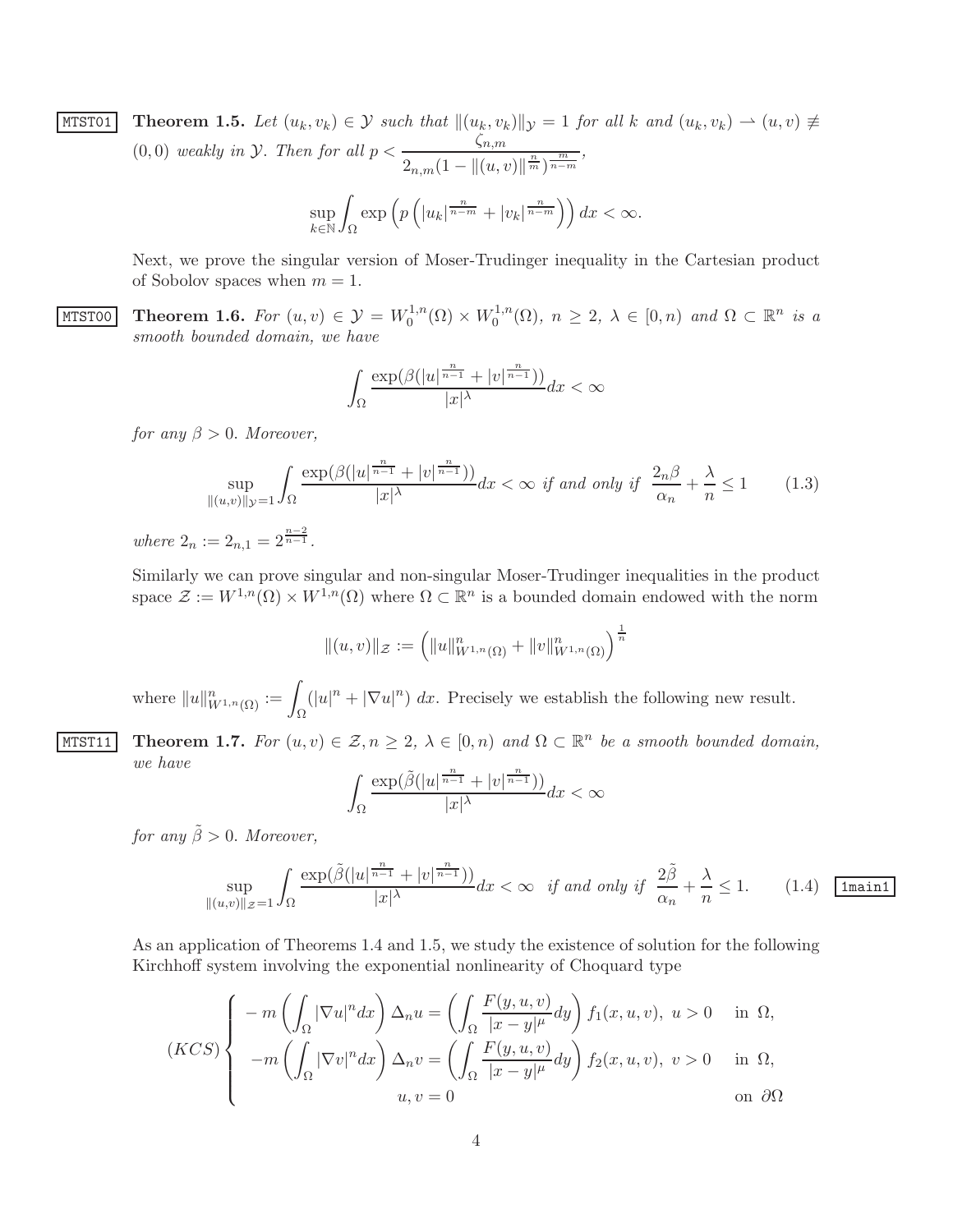where  $\Omega$  is a smooth bounded domain,  $n \geq 2$ ,  $0 < \mu < n$ ,  $m : \mathbb{R}^+ \to \mathbb{R}^+$  is a continuous function,  $\Delta_n u := \text{div}(|\nabla u|^{n-2} \nabla u)$ , *F* satisfies suitable growth assumptions and  $f_1 = \frac{\partial F}{\partial u}$ ,  $f_2 = \frac{\partial F}{\partial v}$ . The system of type (*KCS*) having doubly nonlocal feature was not studied in the literature so far.

In 1883, Kirchhoff extends the classical D'Alembert wave equation to the following model:

$$
u_{tt} - m\left(\int_0^L |u_x|^2\right)u_{xx} = 0
$$

for  $t \geq 0$  and  $0 < x < L$ , where  $u(t, x)$  is the lateral displacement at the space coordinate x and time t,  $m(t) = \frac{p_0}{\rho h} + \frac{Y_m}{2\rho L}t$ ,  $Y_m$  is Young modulus,  $\rho$  is mass density, h is the cross section area,  $L$  is the length of string,  $p_0$  the initial axial tension. In the case of degenerate Kirchhoff problems  $m(0) = 0$  *i.e* initial axial tension is zero. From the physical point of view,  $m(0) = 0$ can be interpreted as follows: The base tension of the string is zero and  $m$  measures the change of the tension in the string caused by the change of its length during vibration. It shows that the presence of nonlinear coefficient  $m$  is meaningful to be considered. We cite [3, 4, 5, 14] and there references within for further considerations.

On an analogous note, the non-local problems involving the following convolution type nonlinearity

$$
-\Delta u + V(x)u = (|x|^{-\mu} * F(x, u)) f(x, u) \text{ in } \mathbb{R}^n, \mu \in (0, n)
$$

got attention by a large scale of researchers due to its occurrence in several physical models. In 1954, Pekar [23] used such equation to describe the quantum theory of a polaron at rest. In 1976, Choquard [15] used it to model an electron trapped in its own hole. In 2000, Bergé and Couairon [7] studied standing waves of the non-linear non-local Schrödinger equation which influence the propagation of electromagnetic waves in Plasma. These kind of non-linearities also play a crucial role in the Bose-Einstein condensation [8]. For interested readers, we refer the recent survey paper on Choquard equations by Moroz and Schaftingen [21] and Mukherjee and Sreenadh  $[22]$ . In 2014, Lü  $[17]$  studied the non-degenerate Choquard equation with Kirchhoff operator in  $\mathbb{R}^3$  and using the method of Nehari manifold established the existence of ground state solution. In [25], authors studied the existence of non-negative solutions of a Schrödinger-Choquard-Kirchoff type  $p$ -fractional equation via variational methods. The problem of the type  $(KCS)$  for the single equation,  $n = 2$  and without Choquard non-linearity, i.e.

$$
-m\left(\int_{\Omega}|\nabla u|^{2}\right)\Delta u = f(x, u) \text{ in } \Omega, \quad u = 0 \text{ in } \partial\Omega,
$$

was studied by Figueiredo and Severo [9] which was generalized for *n*-Laplace equation by Goyal et al [10]. Recently in [5, 6], authors have studied the Kirchhoff-Choquard problem with exponential nonlinearity in the case of a single equation and proved the existence of solution using variational methods.

Coming to the system of equations, Megrez et al. [18] studied the following parametric gradient system with exponential nonlinearity

$$
\begin{cases}\n-\Delta u = \lambda u^q + f_1(u, v), u > 0 & \text{in } \Omega, \\
-\Delta v = \lambda v^q + f_2(u, v), u > 0 & \text{in } \Omega, \\
u, v = 0 & \text{on } \partial\Omega,\n\end{cases}
$$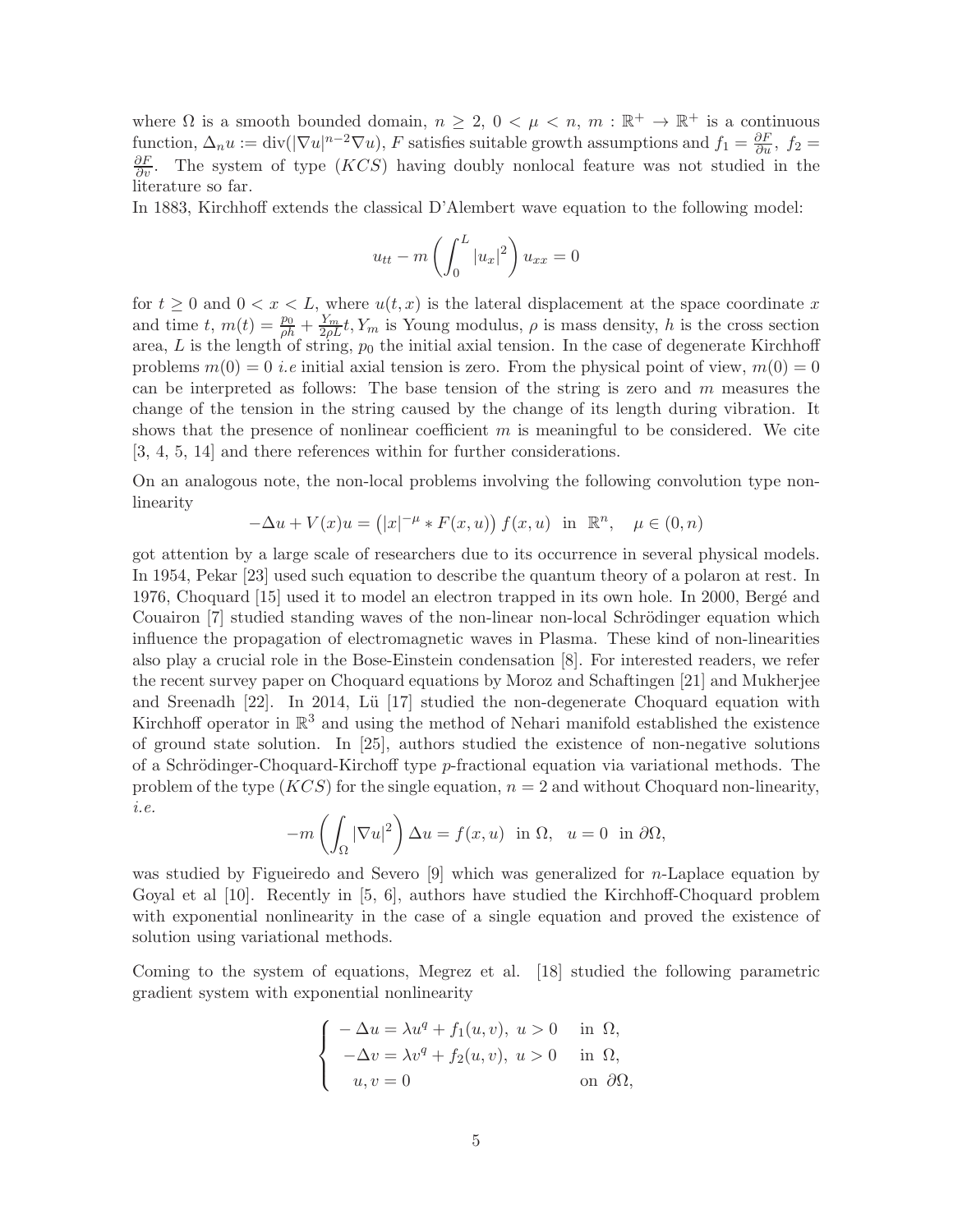where  $\Omega \subset \mathbb{R}^2$  is a smooth bounded domain,  $q \in (0,1)$  and proved the existence and nonexistence result for a suitable range of  $\lambda$  by using generalized version of mountain-pass lemma. Motivated from the above articles, we study the Kirchhoff system of equations  $(KCS)$  with exponential nonlinearity of Choquard type. To the best of our knowledge there is no work available till date, for Kirchhoff system involving exponential non-linearity of Choquard type even for n=2 and  $m(t) \equiv 1$ . So, in this regard our work is first of its kind. Also on an important note, we work with the nonlinear *n*-Laplace operator for  $n \geq 2$ .

We recall the well known Hardy-Littlewood-Sobolev inequality:

HLS Proposition 1.1. Let  $t, r > 1$  and  $0 < \mu < n$  with  $1/t + \mu/n + 1/r = 2$ ,  $f \in L^t(\mathbb{R}^n)$  and  $h \in L^r(\mathbb{R}^n)$ . Then there exists a sharp constant  $C(t, n, \mu, r) > 0$ , independent of f, h such that

$$
\int_{\mathbb{R}^n} \int_{\mathbb{R}^n} \frac{f(x)h(y)}{|x-y|^{\mu}} dxdy \le C(t, n, \mu, r) \|f\|_{L^t(\mathbb{R}^n)} \|h\|_{L^r(\mathbb{R}^n)}.
$$
\n(1.5) HLSineq

.

If  $t = r = \frac{2n}{2n}$  $rac{2n}{2n-\mu}$  then

$$
C(t, n, \mu, r) = C(n, \mu) = \pi^{\frac{\mu}{2}} \frac{\Gamma(\frac{n}{2} - \frac{\mu}{2})}{\Gamma(n - \frac{\mu}{2})} \left\{ \frac{\Gamma(\frac{n}{2})}{\Gamma(n)} \right\}^{-1 + \frac{\mu}{n}}
$$

In this case there is equality in (1.5) if and only if  $f \equiv (constant)$  h and

$$
h(x) = A(\gamma^2 + |x - a|^2)^{\frac{-(2n-\mu)}{2}}
$$

for some  $A \in \mathbb{C}$ ,  $0 \neq \gamma \in \mathbb{R}$  and  $a \in \mathbb{R}^n$ .

Now we state the assumptions on m and f for the problem  $(KCS)$ . Let  $m : \mathbb{R}^+ \to \mathbb{R}^+$  be a continuous function satisfying the following conditions:

(m1)  $M(t + s) \geq M(t) + M(s)$  for all  $t, s \geq 0$  where  $M(t)$  is the primitive of the function m.

(m2) There exist constants  $c_0, c_1, c_2 > 0$  and  $\tilde{t} > 0$  such that for some  $r, z \in \mathbb{R}^+$ 

 $m(t) \ge c_0$  or  $m(t) \ge t^z$ , for all  $t \ge 0$ 

and

$$
m(t) \leq c_1 + c_2 t^r
$$
, for all  $t \geq \tilde{t}$ .

(m3) The map  $t \mapsto \frac{m(t)}{t}$  is non-increasing for  $t > 0$ .

We remark that the assumption  $(m2)$  covers both degenerate as well as non-degenerate case of the Kirchhoff term.

**Example 1:** An example of a function m satisfying  $(m1) - (m3)$  is  $m(t) = d_0 + d_1 t^{\beta}$  for  $\beta < 1$  and  $d_0, d_1 \geq 0$ .

Let the function  $F: \Omega \times \mathbb{R}^2 \to \mathbb{R}$  be continuously differentiable with respect to second and third variable and of the form  $F(x,t,s) = h(x,t,s) \exp(|t|^{\frac{n}{n-1}} + |s|^{\frac{n}{n-1}})$  such that

$$
f_1(x,t,s) := \frac{\partial F}{\partial t}(x,t,s) = h_1(x,t,s) \exp(|t|^{\frac{n}{n-1}} + |s|^{\frac{n}{n-1}}),
$$
  

$$
f_2(x,t,s) := \frac{\partial F}{\partial s}(x,t,s) = h_2(x,t,s) \exp(|t|^{\frac{n}{n-1}} + |s|^{\frac{n}{n-1}}).
$$

We assume  $h_i$ 's for  $i = 1, 2$  are continuous functions satisfying the following conditions-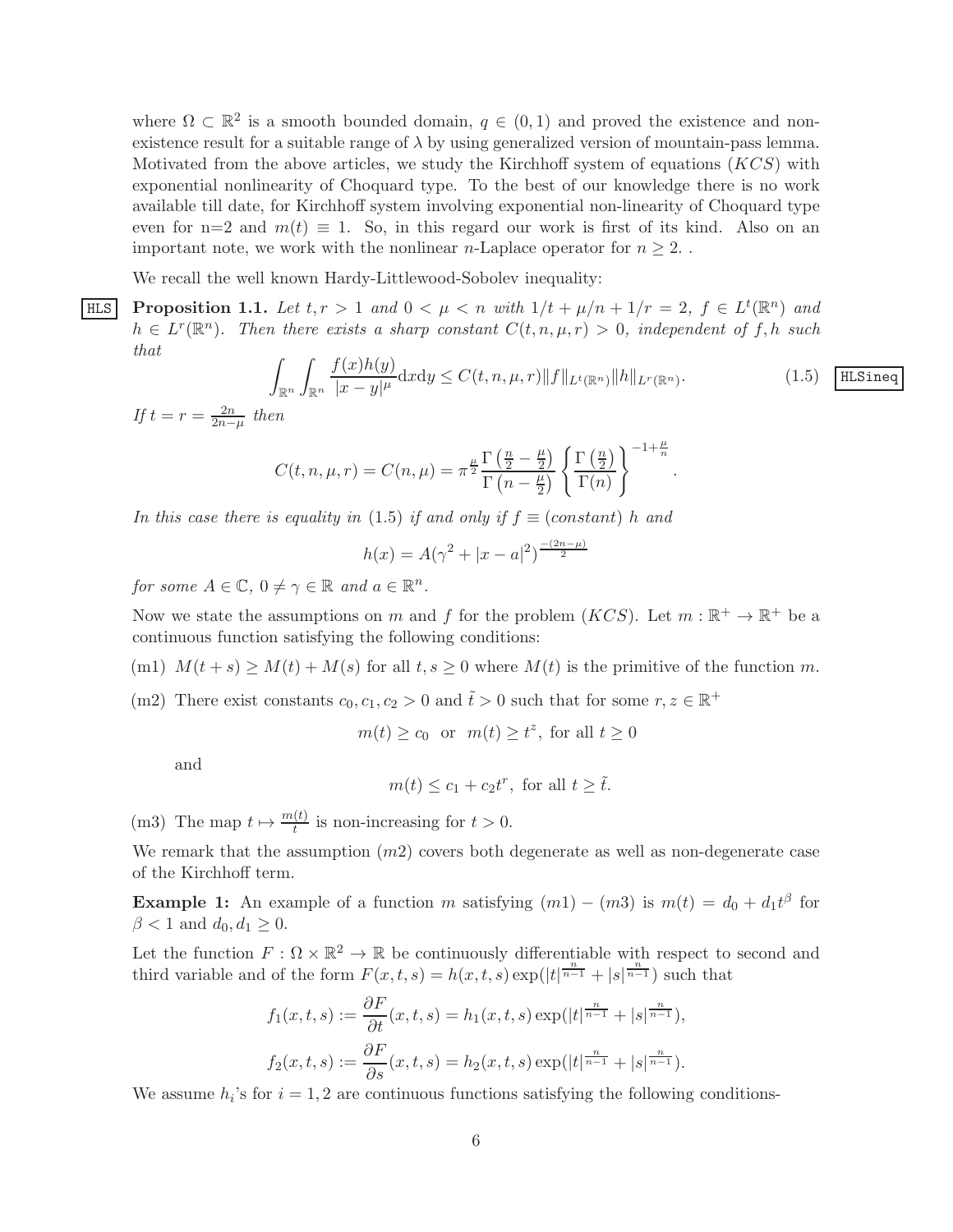- (f1)  $h_i(x, t, s) = 0$  when either  $t \leq 0$  or  $s \leq 0$  and  $h_i(x, t, s) > 0$  when  $t, s > 0$ , for all  $x \in \Omega$ and  $i = 1, 2$ .
- (f2) For any  $\epsilon > 0$  and  $i = 1, 2$

$$
\lim_{t,s \to \infty} \sup_{x \in \overline{\Omega}} h_i(x,t,s) \exp(-\epsilon (|t|^{\frac{n}{n-1}} + |s|^{\frac{n}{n-1}})) = 0,
$$
  

$$
\lim_{t,s \to \infty} \inf_{x \in \overline{\Omega}} h_i(x,t,s) \exp(\epsilon (|t|^{\frac{n}{n-1}} + |s|^{\frac{n}{n-1}})) = \infty.
$$

(f3) There exists

$$
l > \begin{cases} \max\left\{n-1, \frac{n(r+1)}{2}\right\} & \text{when } m \text{ is non-degenerate,} \\ \max\left\{n-1, \frac{n(z+1)}{2}, \frac{n(r+1)}{2}\right\} & \text{when } m \text{ is degenerate.} \end{cases}
$$

such that the maps  $t \mapsto \frac{f_1(x,t,s)}{|t|^l}$ ,  $s \mapsto \frac{f_2(x,t,s)}{|s|^l}$  are increasing functions of t (uniformly in  $s$  and  $x$ ) and  $s$  (uniformly in  $t$  and  $x$ ) respectively.

- (f4) There exist  $q, s_0, t_0, M_0 > 0$  such that  $s^q F(x,t,s) \leq M_0 f_2(x,t,s)$  for all  $s \geq s_0$  and  $t^q F(x,t,s) \leq M_0 f_1(x,t,s)$  for all  $t \geq t_0$  uniformly in  $x \in \Omega$ .
- (f5) There exists a  $\gamma$  satisfying  $\frac{n-2}{2} < \gamma$  such that  $\lim_{(t,s)\to(0,0)}$  $f_i(x,t,s)$  $\frac{i(x,t,s)}{s^{\gamma}+t^{\gamma}}=0$  holds for  $i=1,2$ .

existence Theorem 1.8. Let m satisfies  $(m1) - (m3)$  and f satisfies  $(f1) - (f5)$  and

$$
\lim_{t,s\to\infty}\frac{(f_1(x,t,s)t+f_2(x,t,s)s)F(x,t,s)}{\exp(q(|t|^{\frac{n}{n-1}}+|s|^{\frac{n}{n-1}}))}=\infty \text{ uniformly in } x\in\overline{\Omega}.
$$

for some  $q > 2$ . Then there exists a positive weak solution of the problem  $(KCS)$ .

Turning to the layout of the paper: In section 2, we prove the Theorems 1.4, 1.5, 1.6, 1.7. In section 3, as an application of Theorem 1.4 ,1.5, 1.7, we prove the main existence result: Theorem 1.8 for the system of equations (KCS).

## 2 Proof of the main results

basic Lemma 2.1. If  $a, b > 0$  such that  $a + b = 1$  then  $a^{\alpha} + b^{\alpha} \leq 2^{1-\alpha}$  for all  $0 < \alpha < 1$ .

*Proof.* Let  $r:(0,1] \times (0,1] \to \mathbb{R}$  such that  $r(a,b) = a^{\alpha} + b^{\alpha}$  and  $a+b=1$  then

$$
\widetilde{r}(a) := r(a, 1 - a) = a^{\alpha} + (1 - a)^{\alpha}
$$

and

$$
\frac{d}{da}\widetilde{r}(a) = \alpha(a^{\alpha - 1} - (1 - a)^{\alpha - 1}) = 0
$$

 $\frac{1}{2}$ , which is the point of maximum (since  $\frac{d}{da} \left(\frac{d}{da}\tilde{r}\right)(a)\big|_{a=\frac{1}{2}} < 0$ ). Therefore the gives  $a = \frac{1}{2}$ maximum value of  $\tilde{r}$  in (0, 1] is  $2^{1-\alpha}$ .  $\Box$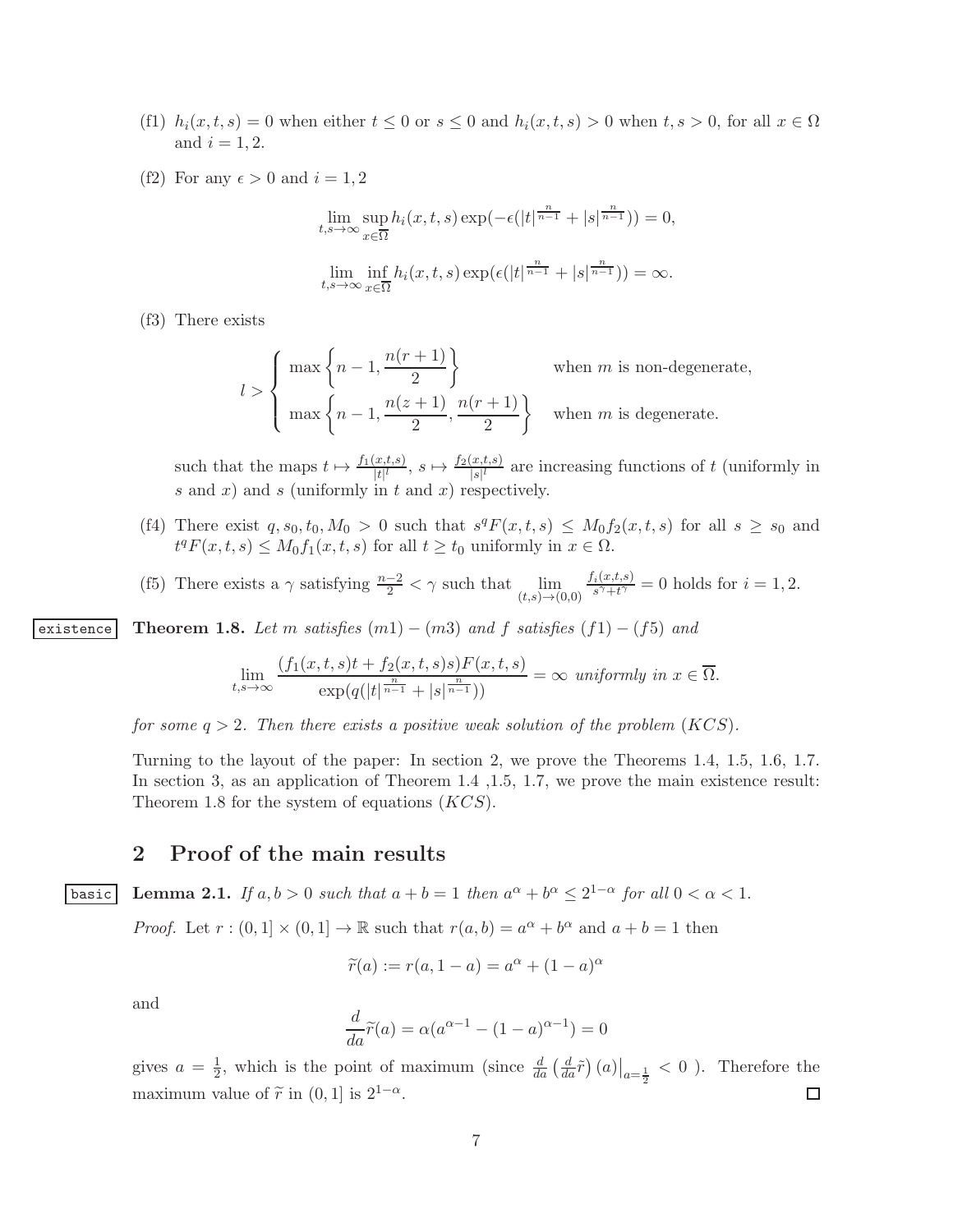#### Proof of Theorem 1.4:

We denote  $\|\cdot\| := \|\cdot\|_{W_0^{m, \frac{n}{m}}(\Omega)}$ . Without loss of generality, let  $(u, v) \in \mathcal{Y} \setminus \{(0, 0)\}\)$  be such that  $\|(u, v)\|_{\mathcal{Y}} = 1$ . If either  $u \equiv 0$  or  $v \equiv 0$ , the result follows from Theorem 1.2. We set  $\alpha = \frac{m}{n-m}$ ,  $a = ||u||^{\frac{n}{m}}$  and  $b = ||v||^{\frac{n}{m}}$  then Lemma 2.1 gives us that

$$
\frac{\|u\|^{\frac{n}{n-m}}}{2_{n,m}}+\frac{\|v\|^{\frac{n}{n-m}}}{2_{n,m}}\leq 1
$$

where  $2_{n,m} = 2^{\frac{n-2m}{n-m}}$ . Case 1: Let  $\frac{||u||^{\frac{n}{n-m}}}{2}$  $\frac{u\left\| \frac{n}{n-m} \right\|}{2_{n,m}} + \frac{\|v\| \frac{n}{n-m}}{2_{n,m}}$  $\frac{\sum_{n,m}^{n-m}}{2_{n,m}} < 1.$ Then there exists  $1 < c := c(u, v) < \infty$  such that

$$
\frac{\|u\|^{\frac{n}{n-m}}}{2_{n,m}} + \frac{\|v\|^{\frac{n}{n-m}}}{2_{n,m}} + \frac{1}{c} = 1.
$$

Using the generalized Hölder's inequality and  $\Theta \leq \frac{\zeta_{n,m}}{2\pi\epsilon}$  $\frac{\zeta_{n,m}}{2_{n,m}}$  we obtain

$$
\int_{\Omega} \exp(\Theta(|u|^{\frac{n}{n-m}} + |v|^{\frac{n}{n-m}}))
$$
\n
$$
\leq |\Omega|^{\frac{1}{c}} \left( \int_{\Omega} \exp(\Theta_{n,m}(|u|))^{\frac{n}{n-m}} \right)^{\frac{\|u\|^{n-m}}{2n,m}} \left( \int_{\Omega} \exp(\Theta_{n,m}(|v|))^{\frac{n}{n-m}} \right)^{\frac{\|v\|^{n-m}}{2n,m}} (2.1) \quad \text{est1}
$$
\n
$$
\leq C \left( \int_{\Omega} \exp(\zeta_{n,m}(|u|))^{\frac{n}{n-m}} \right)^{\frac{\|u\|^{n-m}}{2n,m}} \left( \int_{\Omega} \exp(\zeta_{n,m}(|v|))^{\frac{n}{n-m}} \right)^{\frac{\|v\|^{n-m}}{2n,m}} (2.1) \quad \text{est1}
$$

where C is a positive constant depending on  $|\Omega|$  but independent of u, v.

Case 2:  $\frac{||u||^{\frac{n}{n-m}}}{2}$  $rac{\sqrt[n]{\sqrt[n]{n-m}}}{2_{n,m}} + \frac{\sqrt[n]{\sqrt[n]{\sqrt[n]{n-m}}}}{2_{n,m}}$  $rac{\sum_{n,m}^{n-m}}{2_{n,m}}=1.$ 

Applying the Hölder's inequality and  $\Theta \leq \frac{\zeta_{n,m}}{2\pi\epsilon}$  $\frac{\zeta_{n,m}}{2_{n,m}}$  we obtain

$$
\int_{\Omega} \exp(\Theta(|u|^{\frac{n}{n-m}} + |v|^{\frac{n}{n-m}}))
$$
\n
$$
\leq \left(\int_{\Omega} \exp(\Theta_{n,m}\left(\frac{|u|}{\|u\|}\right)^{\frac{n}{n-m}})\right)^{\frac{\|u\|^{n-m}}{2n,m}} \left(\int_{\Omega} \exp(\Theta_{n,m}\left(\frac{|v|}{\|v\|}\right)^{\frac{n}{n-m}})\right)^{\frac{\|v\|^{n-m}}{2n,m}} (2.2) \quad \text{est2}
$$
\n
$$
\leq \left(\int_{\Omega} \exp(\zeta_{n,m}\left(\frac{|u|}{\|u\|}\right)^{\frac{n}{n-m}})\right)^{\frac{\|u\|^{n-m}}{2n,m}} \left(\int_{\Omega} \exp(\zeta_{n,m}\left(\frac{|v|}{\|v\|}\right)^{\frac{n}{n-m}})\right)^{\frac{\|v\|^{n-m}}{2n,m}}.
$$

Now by combining (2.1), (2.2) and taking supremum over  $||(u, v)||_{\mathcal{V}} = 1$ , we obtain the desired inequality (1.2). For the remaining part of the proof, we assume that  $0 \in \Omega$  and seek use of the Adams function to construct a sequence of test functions. Let us denote  $\mathcal{B}(0, l) \stackrel{\text{def}}{=} \mathcal{B}_l$  as a ball with center 0 and radius  $l$  in  $\mathbb{R}^n$  then without loss of generality, we can assume that  $B(0, l) \subset \Omega$  for  $\in (0, 1)$ . We recall the following result (see [11]): For  $l \in (0, 1)$ , there exists

$$
U_l \in \{ u \in W_0^{m, \frac{n}{m}}(\Omega) : u|_{\mathcal{B}_l} = 1 \}
$$
\n(2.3)  $\boxed{u_1}$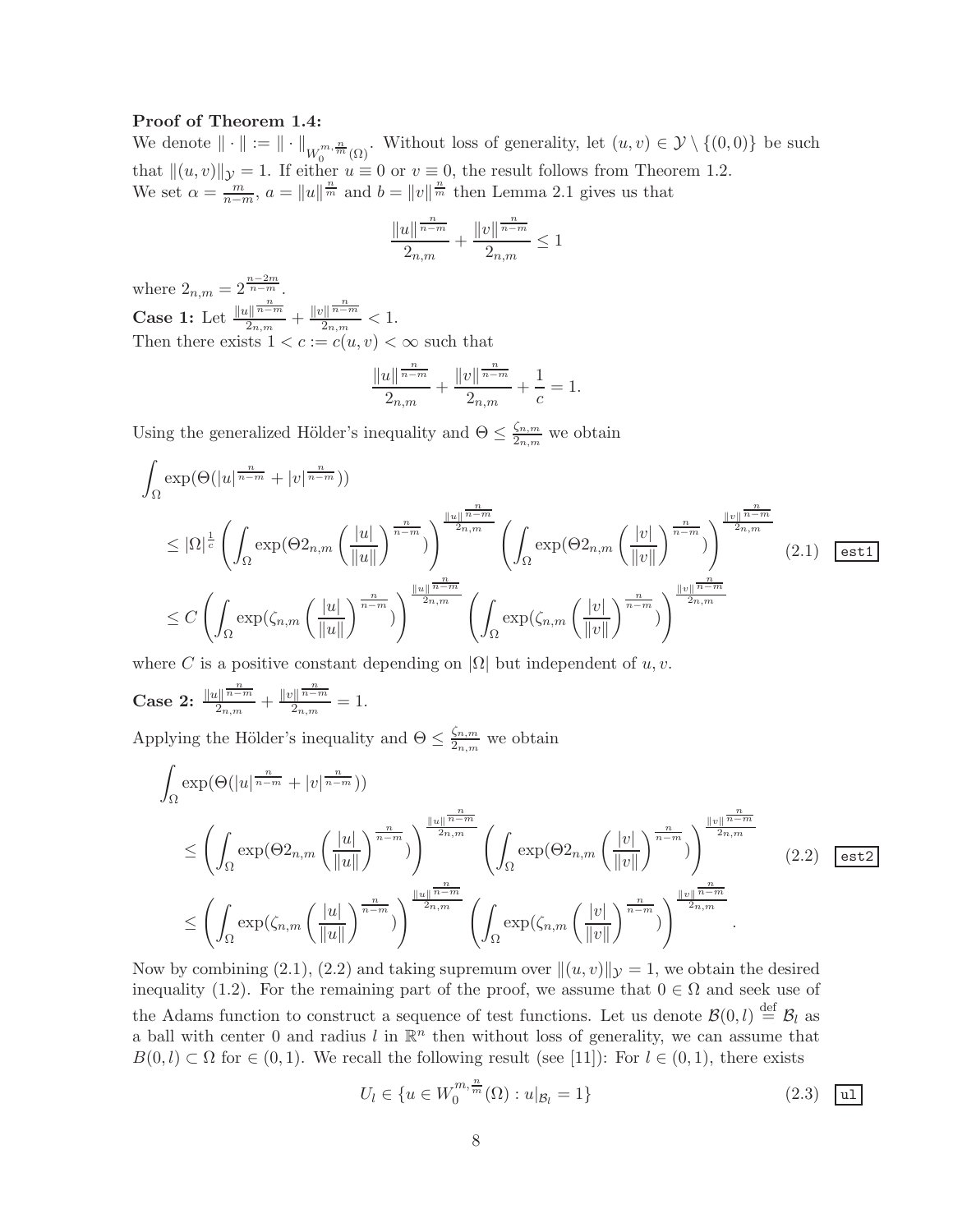such that

$$
||U_l||^{\frac{n}{m}} = C_{m, \frac{n}{m}}(\mathcal{B}_l; \mathcal{B}_1) \le \left(\frac{\zeta_{n,m}}{n \log\left(\frac{1}{l}\right)}\right)^{\frac{n-m}{m}}
$$

where  $C_{m,\frac{n}{m}}(K,E)$  is the conductor capacity of K in E whenever E is an open set and K is m relatively compact subset of E and  $C_{m,\frac{n}{m}}(K;E) \stackrel{\text{def}}{=} \inf\{||u||^{\frac{n}{m}} : u \in C_0^{\infty}(E), u|_K = 1\}.$  Let us set  $\sigma > 0$  and  $l = \frac{1}{k}$  $\frac{1}{k}$ , for  $k \in \mathbb{N}$ . Also we define

$$
A_k(x) = \begin{cases} \left(\frac{n\log(k)}{\zeta_{n,m}}\right)^{\frac{n-m}{n}} U_{\frac{1}{k}}\left(\frac{x}{\sigma}\right) & \text{if } |x| < \sigma; \\ 0 & \text{if } |x| \ge \sigma. \end{cases}
$$

Then we have  $A_k(x)|_{\mathbb{B}_{\frac{\sigma}{k}}}$  $=\left(\frac{n\log(k)}{\zeta_{n,m}}\right)^{\frac{n-m}{n}}$  and  $||A_k|| \leq 1$ , Now we consider

$$
Z_k = c_1 w_k \quad \text{and} \quad V_k = c_2 w_k
$$

where  $w_k(x) = \frac{A_k}{\|A_k\|}$  and  $c_1, c_2 \in \mathbb{R}^+$  verifies

$$
c_1^{\frac{n}{m}} + c_2^{\frac{n}{m}} = 1
$$
 and  $c_1^{\frac{n}{n-m}} + c_2^{\frac{n}{n-m}} = 2_{n,m}$ 

which implies that  $\text{supp}(w_k) \subset B_{\sigma}(0)$  and  $||w_k|| = 1$  for all k. The existence of  $c_1, c_2$  can be proved using Lemma 2.1. Thus we obtain

$$
||Z_k, V_k||_{\mathcal{Y}} = \left(||Z_k||^{\frac{n}{m}} + ||V_k||^{\frac{n}{m}}\right)^{\frac{m}{n}} = \left(c_1^{\frac{n}{m}}||w_k||^{\frac{n}{m}} + c_2^{\frac{n}{m}}||w_k||^{\frac{n}{m}}\right)^{\frac{m}{n}}
$$

$$
= ||w_k||(c_1^{\frac{n}{m}} + c_2^{\frac{n}{m}})^{\frac{m}{n}} = 1.
$$

So if  $\Theta > \frac{\zeta_{n,m}}{2}$  $\frac{\zeta_{n,m}}{2_{n,m}},$  then for some  $\epsilon > 0$ ,  $\Theta = (1 + \epsilon) \frac{\zeta_{n,m}}{2_{n,m}}$  $\frac{\zeta_{n,m}}{2_{n,m}}$  which gives that

$$
\int_{\Omega} \exp(\Theta(|U_k|^{\frac{n}{n-m}} + |V_k|^{\frac{n}{n-m}})) \ge \int_{B_{\frac{\sigma}{k}}} \exp\left((1+\epsilon)\frac{\zeta_{n,m}}{2_{n,m}}(|w_k|^{\frac{n}{n-m}}(c_1^{\frac{n}{n-m}} + c_2^{\frac{n}{n-m}}))\right)
$$

$$
= \int_{B_{\frac{\sigma}{k}}} k^{n(1+\epsilon)} \ge C_3 k^{\epsilon} \to \infty \text{ as } k \to \infty.
$$

This completes the proof.

**Proof of Theorem 1.5 :** Using Brezis-Lieb lemma, it is easy to see that

$$
\lim_{k \to \infty} \|(u_k - u), (v_k - v)\|_{\mathcal{Y}}^{\frac{n}{m}} = 1 - \|(u, v)\|_{\mathcal{Y}}^{\frac{n}{m}}
$$

and

$$
|u_k|^{\frac{n}{n-m}} \le (|u_k - u|^{\frac{n}{n-m}} + |u|^{\frac{n}{n-m}}) + C(|u_k - u|^{\frac{m}{n-m}} |u| + |u|^{\frac{m}{n-m}} |u_k - u|) \tag{2.4}
$$

 $\Box$ 

where  $C \stackrel{\text{def}}{=} C(n,m) > 0$ . Now for any  $\epsilon > 0$ , from Young's inequality we have that

$$
ab \leq \frac{m}{n} (\epsilon a)^{\frac{n}{m}} + \frac{n-m}{n} \left(\frac{b}{\epsilon}\right)^{\frac{n}{n-m}}.
$$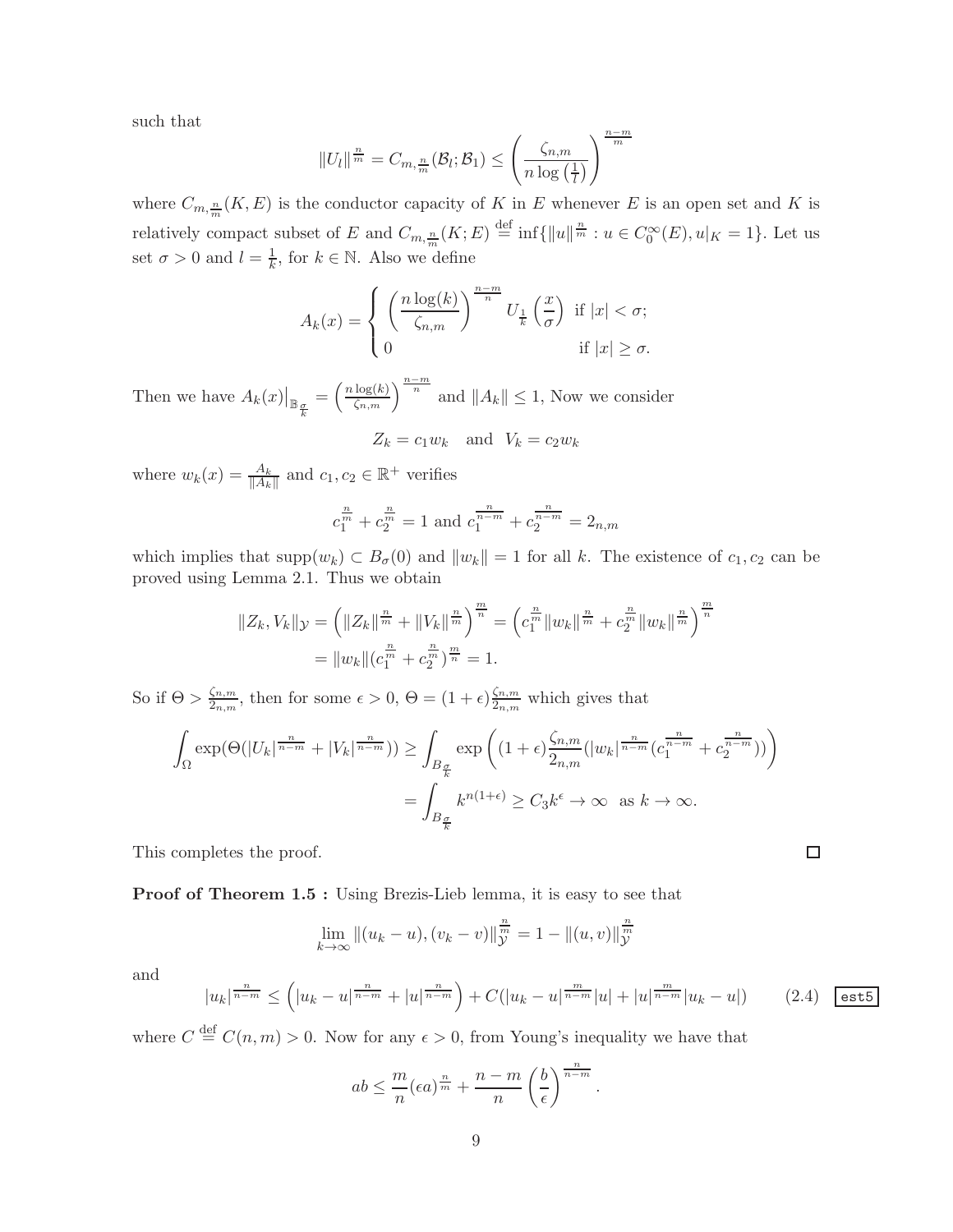This gives us

$$
|u_k|^{\frac{n}{n-m}} \leq \left( (1 + C_1 \epsilon^{\frac{n}{m}} + C_1 \epsilon^{\frac{n}{n-m}}) |u_k - u|^{\frac{n}{n-m}} + (1 + C_1 \epsilon^{\frac{-n}{m}} + C_1 \epsilon^{\frac{-n}{n-m}}) |u|^{\frac{n}{n-m}} \right)
$$
  
 :=  $C_{1,\epsilon} |u_k - u|^{\frac{n}{n-m}} + C'_{1,\epsilon} |u|^{\frac{n}{n-m}}$  (say).

Similarly we also have

$$
|v_k|^{\frac{n}{n-m}} \leq C_{1,\epsilon} |v_k - v|^{\frac{n}{n-m}} + C'_{1,\epsilon} |v|^{\frac{n}{n-m}}.
$$

Therefore by using Hölder inequality and above estimates we obtain,

$$
\int_{\Omega} \exp\left(p(|u_k|^{\frac{n}{n-m}} + |v_k|^{\frac{n}{n-m}})\right) dx \leq \left(\int_{\Omega} \exp\left(pC_{1,\epsilon}r_1\left(|u_k - u|^{\frac{n}{n-m}} + |v_k - v|^{\frac{n}{n-m}}\right)\right) dx\right)^{\frac{1}{r_1}}
$$

$$
\leq C(n, m, u, v, r_2) \left(\int_{\Omega} \exp\left(pC_{1,\epsilon}r_1(\|(u_k - u), (v_k - v)\|_{\mathcal{Y}})^{\frac{n}{n-m}} + |v|^{\frac{n}{n-m}}\right)\right) dx\right)^{\frac{1}{r_2}}
$$

$$
\leq \left(\frac{|u_k - u|}{\|(u_k - u), (v_k - v)\|_{\mathcal{Y}}}\right)^{\frac{n}{n-m}} + \left(\frac{|v_k - v|}{\|(u_k - u), (v_k - v)\|_{\mathcal{Y}}}\right)^{\frac{n}{n-m}}\right) dx\right)^{\frac{1}{r_1}}
$$

where  $r_1$  and  $r_2$  are Hölder conjugate to each other and  $C(n, m, u, v, r_2)$  is a positive constant independent of k. Now since  $C_{1,\epsilon} \to 1$  as  $\epsilon \to 0$ , by choosing  $\epsilon > 0$  small enough and  $r_1 > 1$ very close to 1 such that

$$
pr_1 C_{1,\epsilon}(1 - ||(u,v)||_{\mathcal{Y}}^{\frac{n}{m}})^{\frac{m}{n-m}} < \frac{\zeta_{n,m}}{2_{n,m}}
$$

we get the desired result, by using Theorem 1.4.

To prove the following Singular Moser-Trudinger inequality in cartesian product of Sobolev space taking  $m = 1$  and using the idea of Theorem 2.1 in [1].

#### Proof of Theorem 1.6:

We denote  $\|\cdot\| := \|\cdot\|_{W_0^{1,n}(\Omega)}$  in this proof. Let  $(u, v) \in \mathcal{Y}$  be such that  $\|(u, v)\|_{\mathcal{Y}} = 1$ ,  $\lambda \in (0, n)$  and  $\beta > 0$ . Then following two cases arise:

**Case 1:** Let  $\frac{\beta 2_n}{\alpha_n} + \frac{\lambda}{n} < 1$  then we choose  $t > 1$  such that

$$
\frac{\beta 2_n}{\alpha_n} + \frac{\lambda t}{n} = 1.
$$

Now by using Cauchy-Schwarz inequality and Theorem 1.4, we obtain

$$
\int_{\Omega} \frac{\exp(\beta(|u|^{\frac{n}{n-1}} + |v|^{\frac{n}{n-1}}))}{|x|^\lambda} \le \left(\int_{\Omega} \exp\left(\frac{\alpha_n}{2_n}\left(|u|^{\frac{n}{n-1}} + |v|^{\frac{n}{n-1}}\right)\right)\right)^{\frac{\beta 2_n}{\alpha_n}} \cdot \left(\int_{\Omega} \frac{1}{|x|^{\frac{n}{t}}}\right)^{\frac{\lambda t}{n}} \le C
$$
\n(2.5)  $\boxed{\text{estot}}$ 

where  $C$  is a constant independent of  $u, v$ .

**Case 2:** Let  $\frac{\beta_{2n}}{\alpha_n} + \frac{\lambda}{n} = 1$ . Then from standard symmetrization and density arguments we

 $\Box$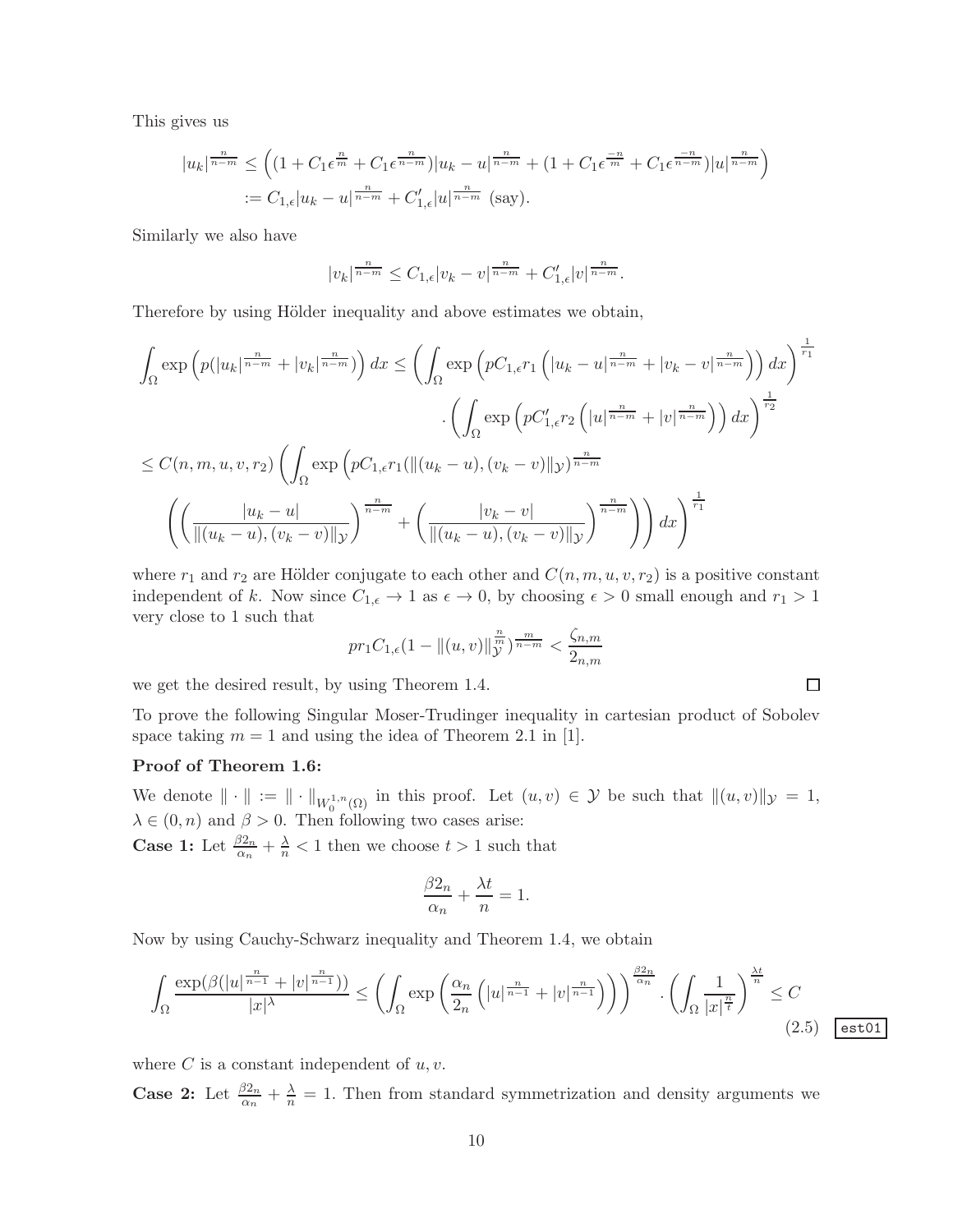can reduce to the case  $\Omega$  being a ball  $B(0, R)$  with centre origin and radius R and u, v being positive smooth and radial functions. Therefore

$$
\int_{B(0,R)} (|\nabla u|^n + |\nabla v|^n) dx = \omega_{n-1} \int_0^R ((u'(r))^n + (v'(r))^n) r^{n-1} dr \qquad (2.6) \quad \text{est02}
$$

and

$$
\int_{B(0,R)} \frac{\exp\left(\frac{s\alpha_n}{2n}(|u|^{\frac{n}{n-1}} + |v|^{\frac{n}{n-1}})\right)}{|x|^{(1-s)n}} dx = \int_0^R \exp\left(\frac{s\alpha_n}{2n}(|u|^{\frac{n}{n-1}} + |v|^{\frac{n}{n-1}})\right) r^{sn-1} dr \qquad (2.7) \quad \text{est 03}
$$

where  $s = \frac{\beta 2_n}{\alpha_n}$  $\frac{\partial z_n}{\partial x_n}$  so that  $\lambda = (1-s)n$ . Now we set

$$
\tilde{u}(r) = s^{\frac{n-1}{n}} u(r^{\frac{1}{s}})
$$
 and  $\tilde{v}(r) = s^{\frac{n-1}{n}} v(r^{\frac{1}{s}})$  for  $r \in [0, R^s]$ .

Therefore

$$
\int_0^R ((u'(r))^n + (v'(r))^n) r^{n-1} dr = \int_0^{R^s} ((\tilde{u}'(r))^n + (\tilde{v}'(r))^n) r^{n-1} dr, \qquad (2.8)
$$

$$
\int_0^R \exp\left(\frac{s\alpha_n}{2_n}(|u|^{\frac{n}{n-1}} + |v|^{\frac{n}{n-1}})\right) r^{sn-1} dr = \frac{1}{s} \int_0^{R^s} \exp\left(\frac{\alpha_n}{2_n}(|\tilde{u}|^{\frac{n}{n-1}} + |\tilde{v}|^{\frac{n}{n-1}})\right) r^{n-1} dr. \tag{2.9}
$$

Now by combining (2.6)-(2.9) and taking supremum, we obtain

$$
\sup_{\|(u,v)\|_{\mathcal{Y}}=1} \int_{B(0,R)} \frac{\exp\left(\frac{s\alpha_n}{2_n}(|u|^{\frac{n}{n-1}}+|v|^{\frac{n}{n-1}})\right)}{|x|^{(1-s)n}} dx
$$
  

$$
\leq \sup_{\|(\tilde{u},\tilde{v})\|_{\mathcal{Y}}=1} \frac{R^{s(n-1)}}{s} \int_0^{R^s} \exp\left(\frac{\alpha_n}{2_n}(|\tilde{u}|^{\frac{n}{n-1}}+|\tilde{v}|^{\frac{n}{n-1}})\right) dr < \infty
$$

which is the desired inequality. For the remaining part of the proof, we assume  $0 \in \Omega$  and define

$$
w_k(x) = \frac{1}{\omega_{n-1}^{\frac{1}{n}}} \begin{cases} (\log k)^{\frac{n-1}{n}}, & 0 \le |x| \le \frac{\rho}{k}, \\ \frac{\log\left(\frac{\rho}{|x|}\right)}{(\log k)^{\frac{1}{n}}}, & \frac{\rho}{k} \le |x| \le \rho, \\ 0, & |x| \ge \rho \end{cases}
$$

such that  $supp(w_k) \subset B_\rho(0)$  and  $||w_k|| = 1$  for all k. Let  $c_1, c_2 \in \mathbb{R}^+$  such that  $c_1^n + c_2^n = 1$ and  $c_1^{\frac{n}{n-1}} + c_2^{\frac{n-1}{n-1}} = 2^{\frac{n-2}{n-1}}$  (The existence of  $c_1, c_2$  can be proved by taking the maximum of function mentioned in Lemma 2.1). Also we define

 $U_k = c_1 w_k$  and  $V_k = c_2 w_k$ 

such that

$$
||U_k, V_k||_{\mathcal{Y}} = (||U_k||^n + ||V_k||^n)^{\frac{1}{n}} = (c_1^n ||w_k||^n + c_2^n ||w_k||^n)^{\frac{1}{n}} = ||w_k|| (c_1^n + c_2^n)^{\frac{1}{n}} = 1.
$$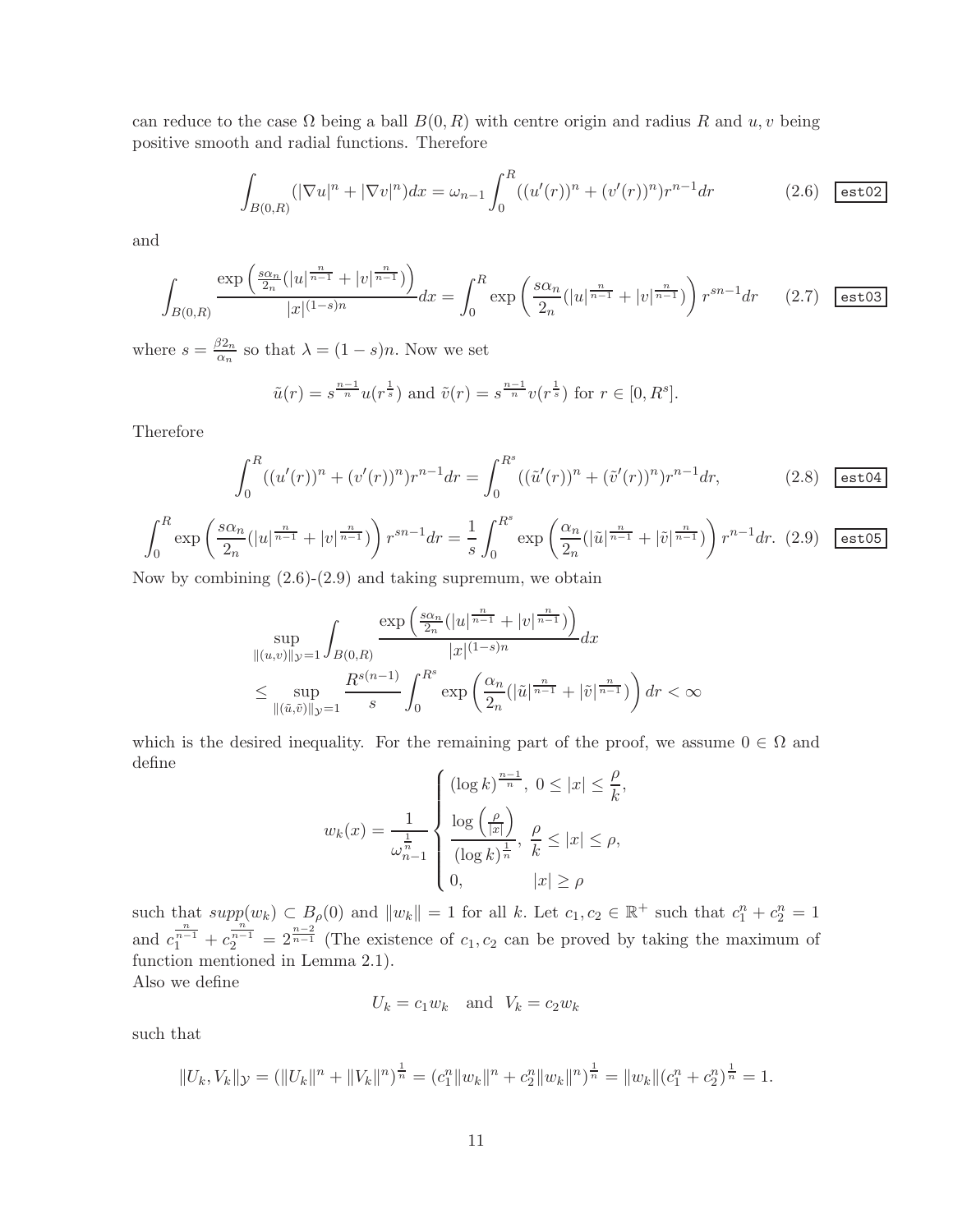Now let  $\beta > (1 - \frac{\lambda}{n})$  $\frac{\lambda}{n}$ )  $\frac{\alpha_n}{2_n}$  $\frac{\alpha_n}{2_n}$ , then for some  $\epsilon > 0$ ,  $\beta = (1 + \epsilon) (1 - \frac{\lambda_n}{n})$  $\frac{\lambda}{n}$ )  $\frac{\alpha_n}{2_n}$  $\frac{\alpha_n}{2_n}$  and

$$
\int_{\Omega} \frac{\exp\left(\beta(|U_k|^{\frac{n}{n-1}} + |V_k|^{\frac{n}{n-1}})\right)}{|x|^\lambda} \ge \int_{B_\frac{\rho}{k}} \frac{\exp\left((1+\epsilon)\left(1-\frac{\lambda}{n}\right)\frac{\alpha_n}{2_n}|w_k|^{\frac{n}{n-1}}(c_1^{\frac{n}{n-1}} + c_2^{\frac{n}{n-1}})\right)}{|x|^\lambda}
$$
  

$$
\ge \int_{B_\frac{\rho}{k}} k^{n(1+\epsilon)(1-\frac{\lambda}{n})+\lambda} \ge C_3 k^{\epsilon(n-\lambda)} \to \infty \text{ as } k \to \infty.
$$

**Proof of Theorem 1.7:** The proof can be done by following the same steps as in Theorems 1.4 and 1.6.  $\Box$ 

 $\Box$ 

## 3 Applications

In this section, we study the following system of n-Kirchhoff Choquard equations with exponential nonlinearity

$$
(KCS)\begin{cases}\n-m(\int_{\Omega}|\nabla u|^n dx)\Delta_n u = \left(\int_{\Omega}\frac{F(y,u,v)}{|x-y|^{\mu}}dy\right)f_1(x,u,v),\ u>0 & \text{in }\Omega, \\
-m(\int_{\Omega}|\nabla v|^n dx)\Delta_n v = \left(\int_{\Omega}\frac{F(y,u,v)}{|x-y|^{\mu}}dy\right)f_2(x,u,v),\ v>0 & \text{in }\Omega, \\
u,v=0 & \text{on }\partial\Omega,\n\end{cases}
$$

where  $\Omega$  is a smooth bounded domain in  $\mathbb{R}^n$ ,  $0 < \mu < n$  and  $m, f$  satisfies assumptions  $(m1) - (m3)$  and  $(f1) - (f5)$ . Let  $\mathcal{P} := W_0^{1,n}$  $W_0^{1,n}(\Omega) \times W_0^{1,n}$  $\mathcal{O}_0^{1,n}(\Omega)$  endowed with the graph norm

$$
||(u,v)||:=\left(||u||^n_{W^{1,n}_0(\Omega)}+||v||^n_{W^{1,n}_0(\Omega)}\right)^{\frac{1}{n}}
$$

where  $||u||_{W_0^{1,n}(\Omega)}^n := \int_{\Omega} |\nabla u|^n dx$ . The study of the elliptic system  $(KCS)$  is motivated by Theorems 1.4 and 1.5. Following is the notion of weak solution for  $(KCS)$ .

**Definition 3.1.** A function  $(u, v) \in \mathcal{P}$  is said to be weak solution of  $(KCS)$  if for all  $(\phi, \psi) \in$ P, it satisfies

$$
m(\|u,v\|^n) \left( \int_{\Omega} |\nabla u|^{n-2} \nabla u \nabla \phi dx + \int_{\Omega} |\nabla v|^{n-2} \nabla v \nabla \psi dx \right)
$$
  
= 
$$
\int_{\Omega} \left( \int_{\Omega} \frac{F(x,u,v)}{|x-y|^{\mu}} dy \right) (f_1(x,u,v)\phi + f_2(x,u,v)\psi) dx.
$$

We define the energy functional  $J$  on  $\mathcal P$  as

$$
J(u,v) = \frac{1}{n}M(||u,v||^n) - \frac{1}{2}\int_{\Omega} \left(\int_{\Omega} \frac{F(y,u,v)}{|x-y|^{\mu}} dy\right) F(x,u,v)dx.
$$
 (3.1) Energy

Using assumption  $(f1) - (f3)$ , we get that for any  $\epsilon > 0, p \ge 1$  and  $1 \le k < l + 1$  there exist constant  $C_1, C_2$  such that for any  $(x, t, s) \in \Omega \times \mathbb{R}^2$ 

$$
|F(x,t,s)| \le C_1(|s|^k + |t|^k) + C_2(|s|^p + |t|^p) \exp((1+\epsilon)(|s|^{\frac{n}{n-1}} + |t|^{\frac{n}{n-1}})). \tag{3.2}
$$
 **bdd1**

Then by using Sobolev embedding and Hardy-Littlewood Sobolev inequality, we obtain  $F(u, v) \in$  $L^q(\Omega \times \Omega)$  for any  $q \geq 1$  and the energy functional J is well defined in  $\mathcal{P}$ .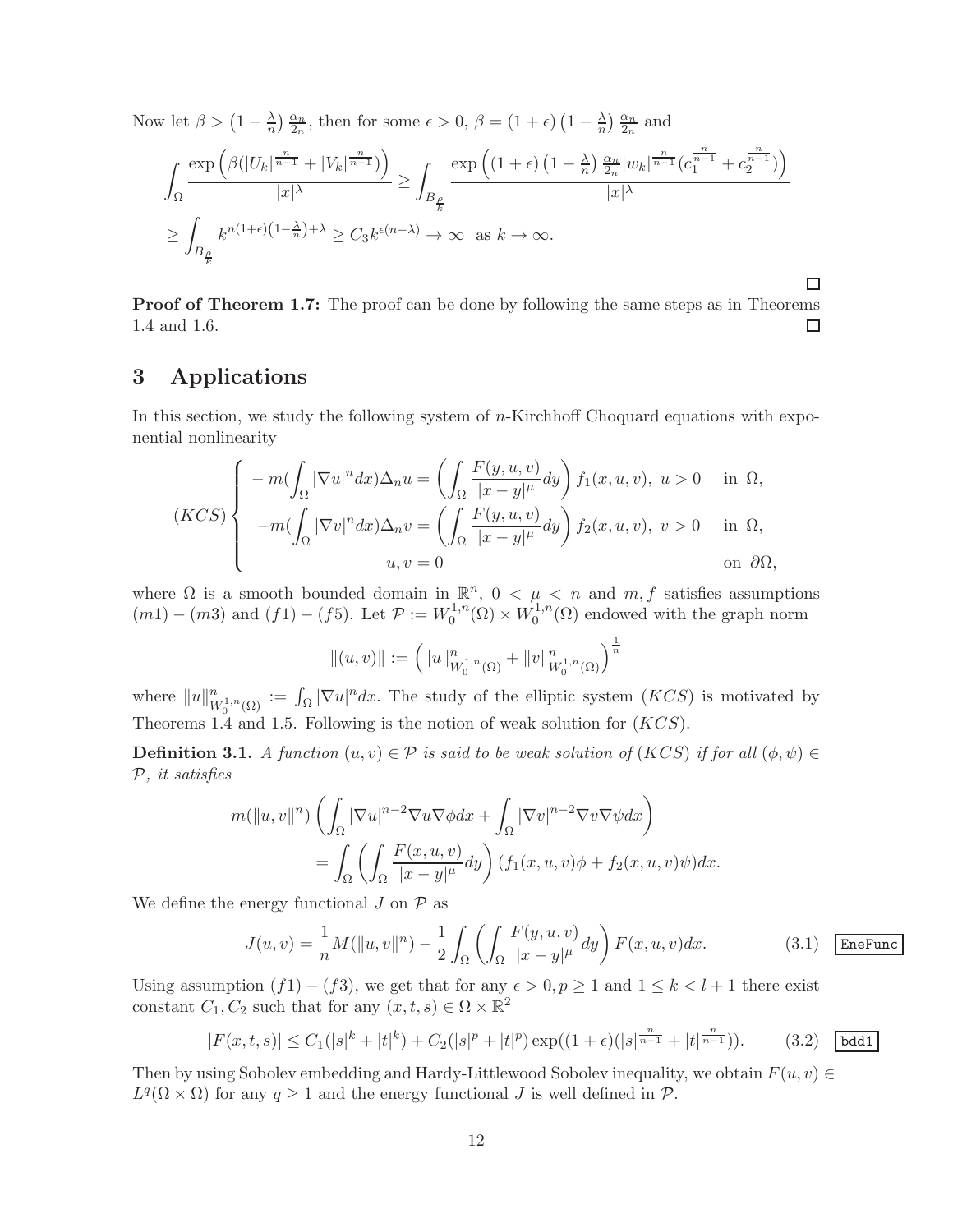#### 3.1 Mountain Pass geometry and Analysis of Palais-Smale sequence

In this section we show that the energy functional  $J$  satisfies the mountain pass geometry and derive the integral estimates of Choquard term by exploiting the weak convergence of Palais-Smale squence in appropriate spaces.

MPG Lemma 3.1. Assume m and f satisfies  $(m2)$  and  $(f1) - (f3)$  respectively then

- (i) There exists  $\rho > 0$  such that  $J(u, v) \ge \sigma$  when  $||(u, v)|| = \rho$ , for some  $\sigma > 0$ .
- (ii) There exists a  $(\tilde{u}, \tilde{v}) \in \mathcal{P}$  such that  $J(\tilde{u}, \tilde{v}) < 0$  and  $\|(\tilde{u}, \tilde{v})\| > \rho$ .

*Proof.* Let  $(u, v) \in \mathcal{P}$  such that  $||(u, v)|| = \rho$  (to be determined later). Then from (3.2), Proposition 1.1, Sobolev embedding, Hölder inequality, we have for any  $\epsilon > 0$ ,  $p \ge 1$  and  $1 \leq k < l + 1$  we have

$$
\int_{\Omega} \left( \int_{\Omega} \frac{F(y, u, v)}{|x - y|^{\mu}} dy \right) F(x, u, v) dx \leq C(n, \mu) ||F(x, u, v)||_{L^{\frac{2n}{2n - \mu}}(\Omega)}^2
$$
\n
$$
\leq \left[ C_1 \left( \int_{\Omega} |u|^k + |v|^k \right)^{\frac{2n}{2n - \mu}}
$$
\n
$$
+ C_2 \left( \int_{\Omega} (|u|^p + |v|^p)^{\frac{2n}{2n - \mu}} \exp \left( \frac{(1 + \epsilon)2n}{2n - \mu} (|u|^{\frac{n}{n - 1}} + |v|^{\frac{n}{n - 1}}) \right) \right) \right]^{\frac{2n - \mu}{n}}
$$
\n
$$
\leq \left[ C_1 \left( ||(u, v)|| \right)^{\frac{2n k}{2n - \mu}}
$$
\n
$$
+ C_2 \left( ||(u, v)|| \right)^{\frac{2n p}{2n - \mu}} \left( \int_{\Omega} \exp \left( \frac{(1 + \epsilon)4n ||(u, v)||^{\frac{n}{n - 1}}}{2n - \mu} \left( \frac{|u|^{\frac{n}{n - 1}} + |v|^{\frac{n}{n - 1}}}{||(u, v)||^{\frac{n}{n - 1}}} \right) \right) \right)^{\frac{1}{2}} \right]^{\frac{2n - \mu}{n}}.
$$

If we choose  $\epsilon > 0$  and  $\rho$  such that  $\frac{4n(1+\epsilon)\rho^{\frac{n}{n-1}}}{2n-\mu} \leq \frac{\alpha_n}{2n}$  $\frac{\alpha_n}{2_n}$ , then by using Theorem 1.4 in above we obtain,

$$
\int_{\Omega} \left( \int_{\Omega} \frac{F(y, u, v)}{|x - y|^{\mu}} dy \right) F(x, u, v) dx \le C_3 \| (u, v) \|^{2k} + C_4 \| (u, v) \|^{2p}.
$$
 (3.3) ~~est11~~

Niw by using  $(3.3)$  and  $(m2)$  (for non-degenerate Kirchhoff term), we get

$$
J(u, v) \ge c_0 \frac{\|(u, v)\|^n}{n} - C_3 \|(u, v)\|^{2k} - C_4 \|(u, v)\|^{2p}.
$$

So choosing  $k > n/2$ ,  $p > n/2$  and  $\rho$  small enough such that  $J(u, v) \geq \sigma$  when  $||(u, v)|| = \rho$ for some  $\sigma > 0$  depending on  $\rho$ . Similarly for degenerate Kirchhoff term we get,

$$
J(u, v) \ge \frac{\|(u, v)\|^{n(z+1)}}{n} - C_3 \|(u, v)\|^{2k} - C_4 \|(u, v)\|^{2p}
$$

and we can choose  $2k > n(z + 1)$ ,  $2p > n(z + 1)$  and  $\tilde{\rho}$  small enough such that  $\|(u, v)\| = \tilde{\rho}$ and  $J(u, v) \geq \tilde{\sigma}$  for some  $\tilde{\sigma}$  depending upon  $\tilde{\rho}$ .

Furthermore, again by using  $(m2)$ , there exist constant  $c_i$ ,  $i = 1, 2, 3$  such that

$$
M(\|(u,v)\|^{n}) \leq \begin{cases} \frac{c_{1}}{(r+1)} \|(u,v)\|^{n(r+1)} + c_{2} \|(u,v)\|^{n} + c_{3}, & r \neq 1, \\ c_{1} \ln(\|(u,v)\|^{n}) + c_{2} \|(u,v)\|^{n} + c_{3} & r = 1, \end{cases}
$$
\n(3.4) **est12**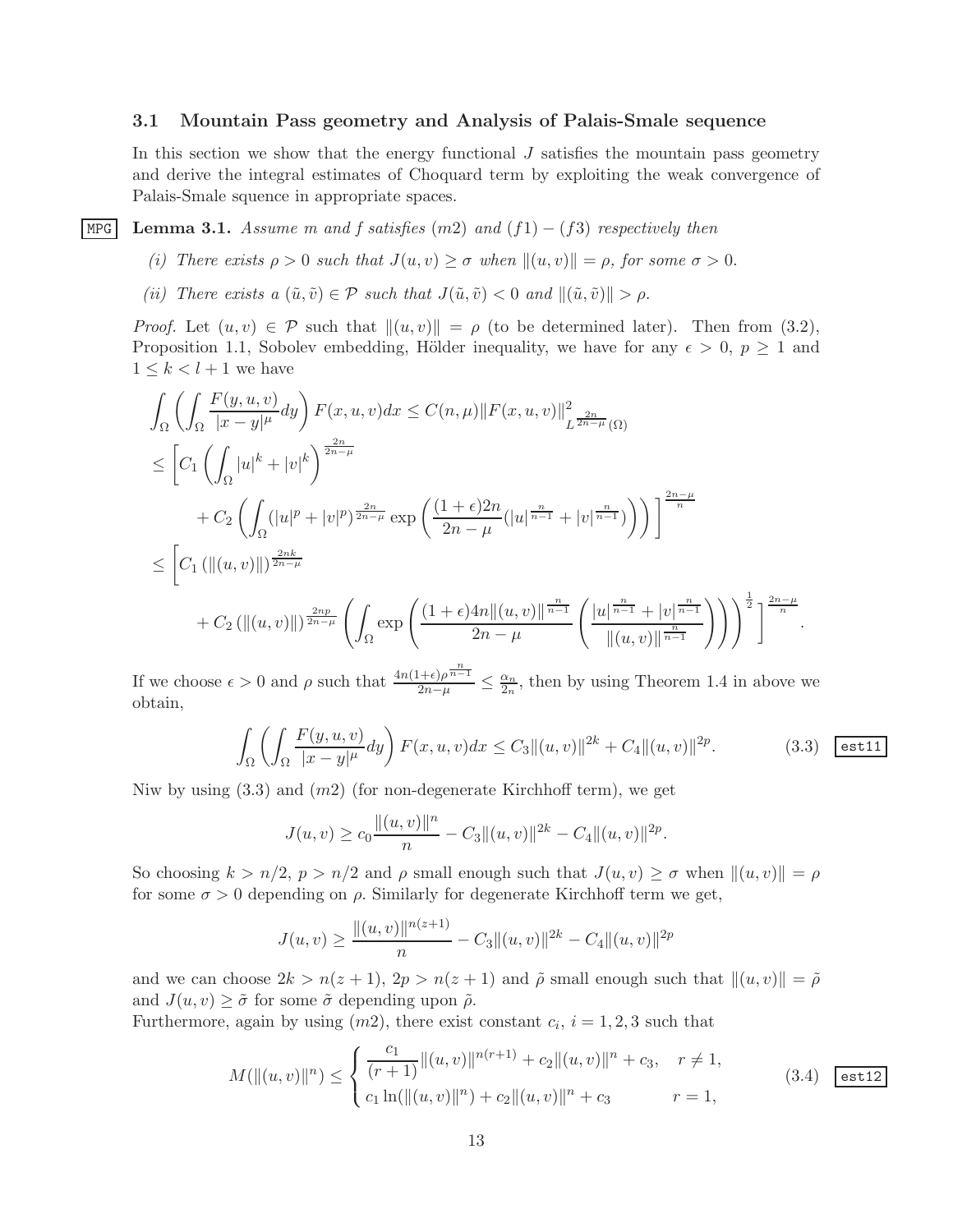for  $||(u, v)|| \geq \tilde{t}$  where

$$
c_3=\left\{\begin{aligned} &M(\tilde{t})-c_2\tilde{t}-\frac{c_1}{(r+1)}\tilde{t}^{r+1},\quad r\neq 1,\\ &M(\tilde{t})-c_2\tilde{t}-c_1\ln(\tilde{t})\qquad\qquad r=1. \end{aligned}\right.
$$

Let  $(u_0, v_0) \in \mathcal{P}$  such that  $u_0 \geq 0, v_0 \geq 0$  and  $||(u_0, v_0)|| = 1$ . Then by using  $(f3)$ , there exists  $p_i \ge 0$ ,  $i = 1, 2, 3$  and  $K > \frac{n(r+1)}{2}$  such that  $F(x, t, s) \ge p_1|t|^K + p_2|s|^K - p_3$  and

$$
\int_{\Omega} \left( \int_{\Omega} \frac{F(y, \xi u_0, \xi v_0)}{|x - y|^{\mu}} dy \right) F(x, \xi u_0, \xi v_0) dx \ge C_5 \xi^{2K} - C_6 \xi^{K} + C_7. \tag{3.5}
$$

Finally by combining (3.4) and (3.5), we obtain  $J(\xi u_0, \xi v_0) \to -\infty$  as  $\xi \to \infty$ . Hence there exists  $(\tilde{u}, \tilde{v}) \in \mathcal{P}$  such that  $J(\tilde{u}, \tilde{v}) < 0$  and  $\|(\tilde{u}, \tilde{v})\| > \rho$ .  $\Box$ 

#### $PS$ -bdd | Lemma 3.2. Every Palais-Smale sequence is bounded in  $P$ .

*Proof.* Let  $(u_k, v_k)$  be a Palais-Smale sequence such that  $J(u_k, v_k) \to c$  and  $J'(u_k, v_k) \to 0$  as  $k \to \infty$  for some  $c \in \mathbb{R}$ . Therefore we have:

$$
\left| \frac{M(\|(u_k, v_k)\|^n)}{n} - \frac{1}{2} \int_{\Omega} \left( \int_{\Omega} \frac{F(y, u_k, v_k)}{|x - y|^{\mu}} dy \right) F(x, u_k, v_k) dx \right| \to c \tag{3.6} \quad \text{(3.6)}
$$

and

$$
\left| m(\|(u_k, v_k)\|^n) \left( \int_{\Omega} |\nabla u_k|^{n-2} \nabla u_k \nabla \phi dx + \int_{\Omega} |\nabla v_k|^{n-2} \nabla v_k \nabla \psi dx \right) \right|
$$
\n
$$
- \int_{\Omega} \left( \int_{\Omega} \frac{F(y, u_k, v_k)}{|x - y|^{\mu}} dy \right) (f_1(x, u_k, v_k)\phi + f_2(x, u_k, v_k)\psi) dx \le \epsilon_k \| (\phi, \psi) \|.
$$
\n(3.7)  $\boxed{\text{est15}}$ 

Now by using (f3) and (m3), there exists  $\eta > \frac{n}{2}, \theta \ge 2n$  such that

$$
\eta F(x,t,s) \leq tf_1(x,t,s)
$$
 and  $\eta F(x,t,s) \leq sf_2(x,t,s)$  for all  $(x,t,s) \in \Omega \times \mathbb{R}^2$ 

and

$$
\frac{1}{n}M(t) - \frac{1}{\theta}m(t)t
$$
 in nonnegative and nondecreasing for  $t \ge 0$ .

Then by taking  $\phi = u_k$  and  $\psi = v_k$  in (3.7) along with  $(m2)$  (for both degenerate and non-degenerate Kirchhoff terms) and above inequalities, we obtain

$$
J(u_k, v_k) - \frac{\langle J'(u_k, v_k), (u_k, v_k) \rangle}{4\eta} = \frac{M(||(u_k, v_k)||^n)}{n} - \frac{m(||(u_k, v_k)||^n)}{4\eta} ||(u_k, v_k)||^n
$$
  
+ 
$$
\frac{1}{4\eta} \int_{\Omega} \left( \int_{\Omega} \frac{F(y, u_k, v_k)}{|x - y|^{\mu}} dy \right) (f_1(x, u_k, v_k)u_k + f_2(x, u_k, v_k)v_k - 2\eta F(x, u_k, v_k))dx
$$
  

$$
\geq \frac{M(||(u_k, v_k)||^n)}{n} - \frac{m(||(u_k, v_k)||^n)}{4\eta} ||(u_k, v_k)||^n
$$
  

$$
\geq \left( \frac{1}{2n} - \frac{1}{4\eta} \right) m(||(u_k, v_k)||^n) ||(u_k, v_k)||^n
$$
  

$$
\geq \begin{cases} c_0 \left( \frac{1}{2n} - \frac{1}{4\eta} \right) ||(u_k, v_k)||^n \\ \text{or} \\ \left( \frac{1}{2n} - \frac{1}{4\eta} \right) ||(u_k, v_k)||^{n+\varepsilon}. \end{cases}
$$

 $(3.8)$  est16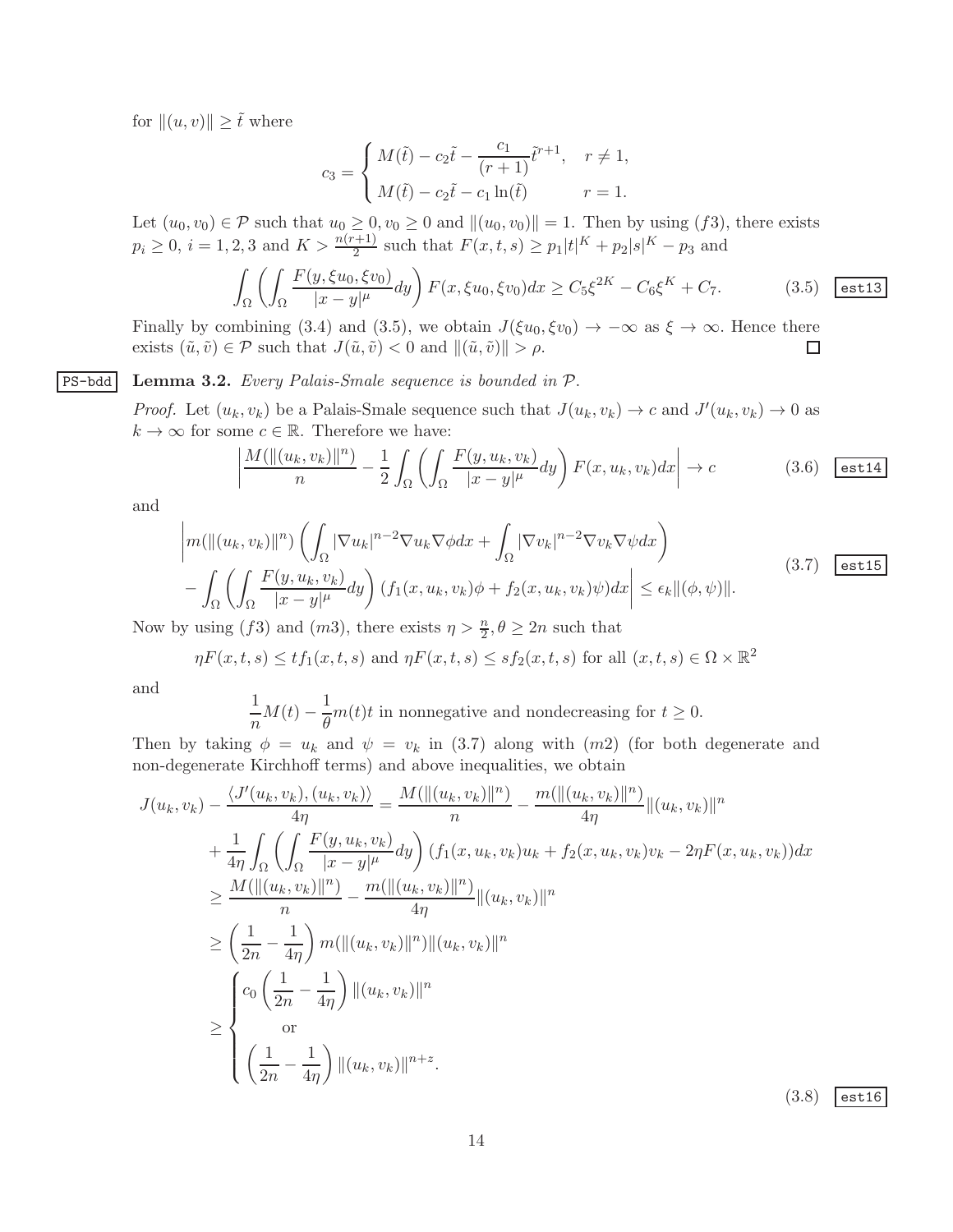Also, from (3.6) and (3.7), we get for some constant  $C > 0$ 

$$
J(u_k, v_k) - \frac{\langle J'(u_k, v_k), (u_k, v_k) \rangle}{4\eta} \le C \left( 1 + \epsilon_k \frac{\|(u_k, v_k)\|}{4\eta} \right). \tag{3.9}
$$

Therefore, by combining (3.8) and (3.9), we obtain  $\{(u_k, v_k)\}\$ is bounded in  $\mathcal{P}$ .

weakconv Lemma 3.3. Let  $\{(u_k, v_k)\}\$ be a Palais-Smale sequence then up to a subsequence

$$
\frac{|\nabla u_k|^{n-2}\nabla u_k\rightharpoonup |\nabla u|^{n-2}\nabla u}{|\nabla v_k|^{n-2}\nabla v_k\rightharpoonup |\nabla v|^{n-2}\nabla v} \bigg\} \text{ weakly in } W_0^{1,n}(\Omega).
$$

Proof. From Lemma 3.2, we know that every Palais-Smale sequence satisfies (3.6) and (3.7) and is bounded in P. So there exist  $u, v \in W_0^{1,n}$  $\mathcal{O}_0^{1,n}(\Omega)$  such that up to a subsequence

$$
\begin{cases} u_k \to u, v_k \to v \text{ weakly in } W_0^{1,n}(\Omega). \\ u_k \to u, v_k \to v \text{ strongly in } L^q(\Omega) \ \forall q \ge 1 \text{ and a.e. in } \Omega. \end{cases}
$$

Since  $|u_k|^n + |\nabla u_k|^n$  and  $|v_k|^n + |\nabla v_k|^n$  is bounded in  $L^1(\Omega)$ , so there exist two radon measures  $\mu_1, \mu_2$  and two functions  $u_1, v_1 \in (L^{\frac{n}{n-1}}(\Omega))^n$  such that upto a subsequence

$$
|u_k|^n + |\nabla u_k|^n \to \mu_1 \text{ and } |v_k|^n + |\nabla v_k|^n \to \mu_2 \text{ in the sense of measure and}
$$
  

$$
|\nabla u_k|^{n-2} \nabla u_k \to u_1, |\nabla v_k|^{n-2} \nabla v_k \to v_1 \text{ weakly in } (L^{\frac{n}{n-1}}(\Omega))^n \text{ as } k \to \infty.
$$

We set  $\sigma_1, \sigma_2 > 0$  such that  $\frac{2n}{2n-\mu}(\sigma_1 + \sigma_2)^{\frac{1}{n-1}} < \frac{\alpha_n}{2}$  and  $X_{\sigma_i} = \{x \in \overline{\Omega} : \mu_i(B_r(x) \cap \overline{\Omega}) \geq 0\}$  $(\sigma_i)$ , for all  $r > 0$  for  $i = 1, 2$ . Then  $X_{\sigma_i}$  must be finite sets and we claim that for any open and relatively compact subset K of  $\Omega \setminus (X_{\sigma_1} \cup X_{\sigma_2})$ 

$$
\lim_{k \to \infty} \int_{K} \left( \int_{\Omega} \frac{F(y, u_k, v_k)}{|x - y|^{\mu}} dy \right) f_1(x, u_k, v_k) u_k \to \lim_{k \to \infty} \int_{K} \left( \int_{\Omega} \frac{F(y, u, v)}{|x - y|^{\mu}} dy \right) f_1(x, u, v) u \tag{3.10} \boxed{\text{Claim1}}
$$

and

$$
\lim_{k \to \infty} \int_{K} \left( \int_{\Omega} \frac{F(y, u_k, v_k)}{|x - y|^{\mu}} dy \right) f_2(x, u_k, v_k) v_k \to \lim_{k \to \infty} \int_{K} \left( \int_{\Omega} \frac{F(y, u, v)}{|x - y|^{\mu}} dy \right) f_2(x, u, v) v.
$$
\n(3.

Let  $x_0 \in K$  and  $r_i > 0$  be such that  $\mu_i(B_{r_i}(x_0) \cap \overline{\Omega}) < \sigma_i$  and consider  $\psi_i \in C^{\infty}(\Omega)$  satisfying  $0 \leq \psi_i \leq 1$  for  $x \in \Omega$ ,  $\psi_i = 1$  in  $B_{\frac{r_i}{2}}(x_0) \cap \Omega$  and  $\psi_i = 0$  in  $\Omega \setminus B_{r_i}(x_0)$  for  $i = 1, 2$ . Then

$$
\lim_{k \to \infty} \int_{B_{\frac{r_1}{2}}(x_0) \cap \Omega} |u_k|^n + |\nabla u_k|^n dx \le \lim_{k \to \infty} \int_{B_{r_1}(x_0) \cap \Omega} (|u_k|^n + |\nabla u_k|^n) \psi_1 dx = \mu_1(B_{r_1}(x_0) \cap \overline{\Omega}) < \sigma_1
$$

and

$$
\lim_{k\rightarrow\infty}\int_{B_{\frac{r_2}{2}}(x_0)\cap\Omega}|v_k|^n+|\nabla v_k|^ndx\leq \lim_{k\rightarrow\infty}\int_{B_{r_2}(x_0)\cap\Omega}(|v_k|^n+|\nabla v_k|^n)\psi_2dx=\mu_2(B_{r_2}(x_0)\cap\overline{\Omega})<\sigma_2.
$$

Then by choosing  $k \in \mathbb{N}$  large enough and  $r_0 := \min\{r_1, r_2\}$  we get

$$
||(u_k, v_k)||_{\mathcal{Z}(B_{\frac{r_0}{2}}(x_0)\cap\Omega)}^n := \int_{B_{\frac{r_0}{2}}(x_0)\cap\Omega} (|u_k|^n + |\nabla u_k|^n + |v_k|^n + |\nabla v_k|^n) < (\sigma_1 + \sigma_2). \quad (3.12)
$$

(3.11) Claim2

 $\Box$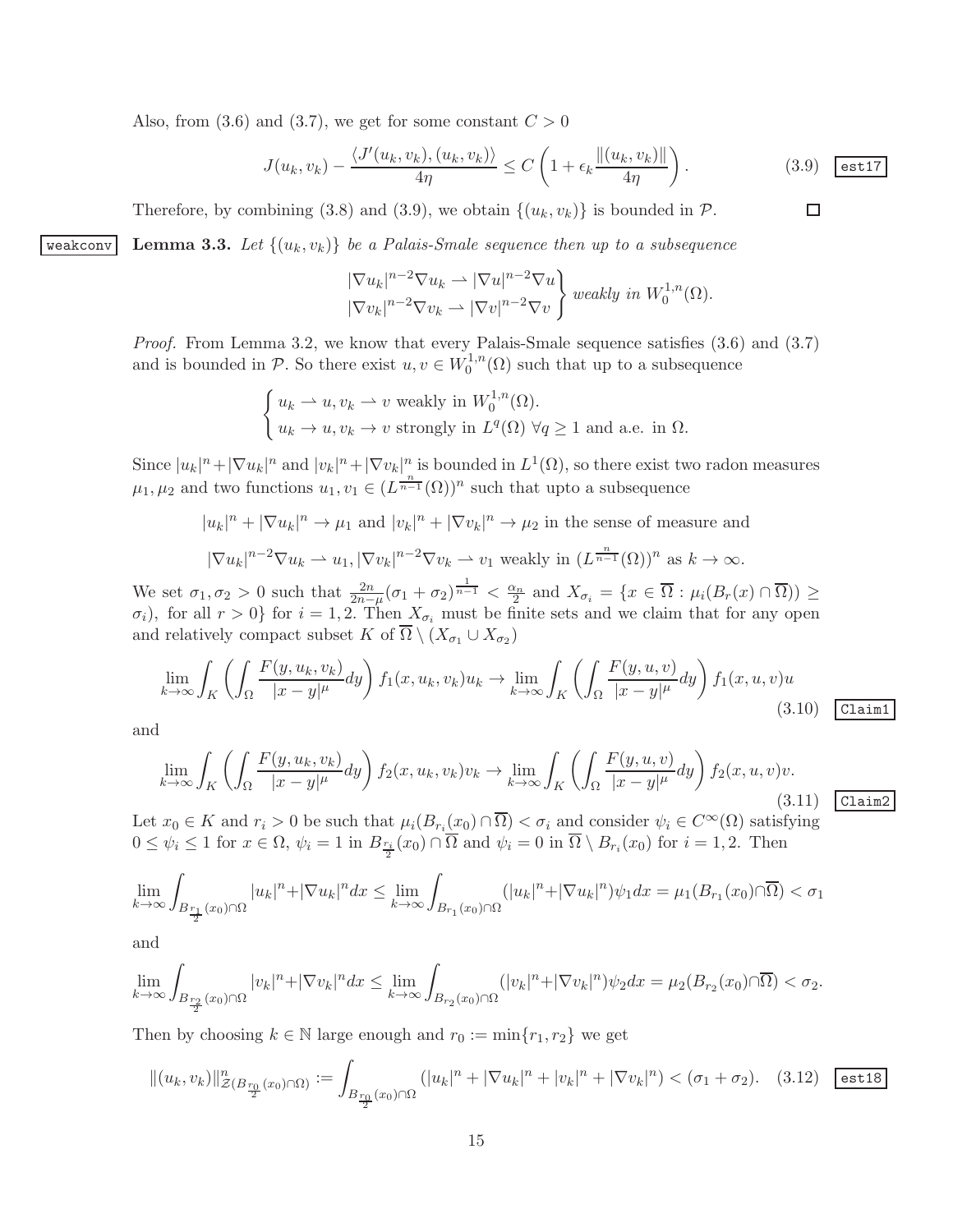Now by using (3.12), Theorem 1.7 with  $\lambda = 0$  and choosing  $\epsilon > 0$  small enough and  $q > 1$ such that  $\frac{2nq}{2n-\mu}(1+\epsilon)(\sigma_1+\sigma_2)^{\frac{1}{n-1}} \leq \frac{\alpha_n}{2}$  we get the following estimates for  $i=1,2$ 

$$
\int_{B_{\frac{r_0}{2}}(x_0)\cap\Omega} |f_i(x, u_k, v_k)|^{\frac{2nq}{2n-\mu}} dx
$$
\n
$$
= \int_{B_{\frac{r_0}{2}}(x_0)\cap\Omega} |h_i(x, u_k, v_k)|^{\frac{2nq}{2n-\mu}} \exp\left(\frac{2nq}{2n-\mu} (|u_k|^{\frac{n}{n-1}} + |v_k|^{\frac{n}{n-1}})\right) dx
$$
\n
$$
\leq C_{\epsilon} \int_{B_{\frac{r_0}{2}}(x_0)\cap\Omega} \exp\left(\frac{2nq(1+\epsilon)}{2n-\mu} (|u_k|^{\frac{n}{n-1}} + |v_k|^{\frac{n}{n-1}})\right) dx
$$
\n
$$
\leq C_{\epsilon} \int_{B_{\frac{r_0}{2}}(x_0)\cap\Omega} \exp\left(\frac{2nq}{2n-\mu} (1+\epsilon)(\sigma_1+\sigma_2)^{\frac{1}{n-1}} \left(\frac{|u_k|^{\frac{n}{n-1}} + |v_k|^{\frac{n}{n-1}}}{\|(u_k, v_k)\|_{\mathcal{Z}(B_{\frac{r_0}{2}}(x_0)\cap\Omega)}^{\frac{n}{n-1}}}\right)\right) dx \leq \tilde{C}_{\epsilon}
$$
\n(3.13)  $\text{est 19}$ 

for some constant  $\tilde{C}_{\epsilon} > 0$ . First we prove (3.10), a similar proof provides (3.11). Consider

$$
\int_{B_{\frac{r_0}{2}}(x_0)\cap\Omega} \left| \left( \int_{\Omega} \frac{F(y, u_k, v_k)}{|x - y|^{\mu}} dy \right) f_1(x, u_k, v_k) u_k - \left( \int_{\Omega} \frac{F(y, u, v)}{|x - y|^{\mu}} dy \right) f_1(x, u, v) u \right| dx
$$
\n
$$
\leq \int_{B_{\frac{r_0}{2}}(x_0)\cap\Omega} \left| \left( \int_{\Omega} \frac{F(y, u, v)}{|x - y|^{\mu}} dy \right) (f_1(x, u_k, v_k) u_k - f_1(x, u, v) u) \right| dx
$$
\n
$$
+ \int_{B_{\frac{r_0}{2}}(x_0)\cap\Omega} \left| \left( \int_{\Omega} \frac{F(y, u_k, v_k) - F(y, u, v)}{|x - y|^{\mu}} dy \right) f_1(x, u_k, v_k) u_k \right| dx
$$
\n
$$
:= I_1 + I_2 \text{ (say)}.
$$

From  $(3.2)$ ,  $(3.13)$ , Hölder's inequality and asymptotic growth of  $f_i$  we obtain that families  $\{f_1(x, u_k, v_k)u_k\}$  and  $\{f_2(x, u_k, v_k)v_k\}$  are equi-integrable over  $B_{\frac{r_0}{2}}(x_0) \cap \Omega$  and  $\mu \in (0, n)$ gives

$$
\int_{\Omega} \frac{F(y, u, v)}{|x - y|^{\mu}} dy \in L^{\infty}(\Omega).
$$
\n(3.14)  $\boxed{\text{est20}}$ 

Then (3.14) and Vitali's convergence theorem combined with pointwise convergence of  $f_1(x, u_k, v_k)u_k \to f_1(x, u, v)u$  implies  $I_1 \to 0$ . Now we show that  $I_2 \to 0$  as  $k \to \infty$ . Then by using semigroup property of the Riesz potential (see [19]) and (3.13) we get that for some constant  $C > 0$  independent of k

$$
\int_{\Omega} \left( \int_{\Omega} \frac{F(y, u_k, v_k) - F(y, u, v)}{|x - y|^{\mu}} dy \right) \chi_{B_{\frac{r_0}{2}} \cap \overline{\Omega}}(x) f_1(x, u_k, v_k) u_k dx \n\leq \left( \int_{\Omega} \left( \int_{\Omega} \frac{|F(y, u_k, v_k) - F(y, u, v)| dy}{|x - y|^{\mu}} \right) |F(x, u_k, v_k) - F(x, u, v)| dx \right)^{\frac{1}{2}} \n\times \left( \int_{\Omega} \left( \int_{\Omega} \chi_{B_{\frac{r_0}{2}} \cap \overline{\Omega}}(y) \frac{f_1(y, u_k, v_k) u_k}{|x - y|^{\mu}} dy \right) \chi_{B_{\frac{r_0}{2}} \cap \overline{\Omega}}(x) f_1(x, u_k, v_k) u_k dx \right)^{\frac{1}{2}} \n\leq C \left( \int_{\Omega} \left( \int_{\Omega} \frac{|F(y, u_k, v_k) - F(y, u, v)| dy}{|x - y|^{\mu}} \right) |F(x, u_k, v_k) - F(x, u, v)| dx \right)^{\frac{1}{2}}.
$$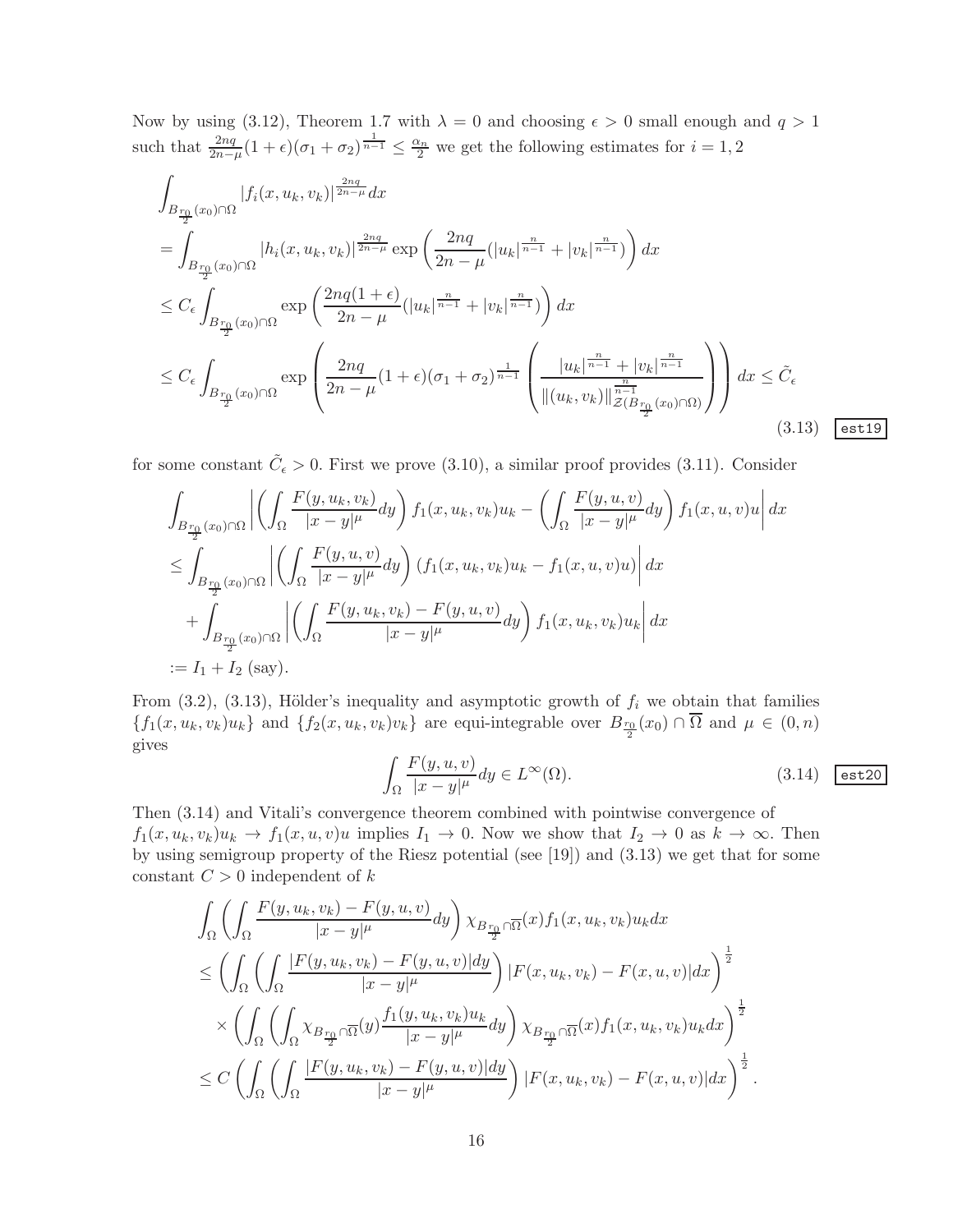Now we claim that

$$
\lim_{k \to \infty} \int_{\Omega} \left( \int_{\Omega} \frac{|F(y, u_k, v_k) - F(y, u, v)|}{|x - y|^{\mu}} dy \right) |F(x, u_k, v_k) - F(x, u, v)| dx = 0. \tag{3.15} \quad \text{(3.16)}
$$

From (3.6) and , (3.7) we get that there exists a constant  $C_1, C_2 > 0$  (independent of k) such that

$$
\int_{\Omega} \left( \int_{\Omega} \frac{F(y, u_k, v_k)}{|x - y|^{\mu}} dy \right) F(x, u_k, v_k) dx \le C_1,
$$
\n
$$
\int_{\Omega} \left( \int_{\Omega} \frac{F(y, u_k, v_k)}{|x - y|^{\mu}} dy \right) (f_1(x, u_k, v_k)u_k + f_2(x, u_k, v_k)v_k) dx \le C_2.
$$
\n(3.16)  $\boxed{\text{est22}}$ 

We argue as along equation (3.19) in Lemma 3.4 in [5]. Consider

$$
\int_{\Omega} \left( \int_{\Omega} \frac{|F(y, u_k, v_k) - F(y, u, v)|}{|x - y|^{\mu}} dy \right) |F(x, u_k, v_k) - F(x, u, v)| dx \le
$$
\n
$$
\int_{\Omega} \left( \int_{\Omega} \frac{|F(y, u_k, v_k) \chi_A(y) - F(y, u, v) \chi_B(y)}{|x - y|^{\mu}} dy \right) |F(x, u_k, v_k) \chi_A(x) - F(x, u, v) \chi_B(x)| dx
$$
\n
$$
+ 2 \int_{\Omega} \left( \int_{\Omega} \frac{(F(y, u_k, v_k) \chi_A(y) + F(y, u, v) \chi_B(y) + F(y, u, v) \chi_D(y))}{|x - y|^{\mu}} dy \right) F(x, u_k, v_k) \chi_C(x) dx
$$
\n
$$
+ 2 \int_{\Omega} \left( \int_{\Omega} \frac{(F(y, u_k, v_k) \chi_A(y) + F(y, u, v) \chi_B(y))}{|x - y|^{\mu}} dy \right) F(x, u, v) \chi_D(x) dx
$$
\n
$$
+ \int_{\Omega} \left( \int_{\Omega} \frac{F(y, u_k, v_k) \chi_C(y)}{|x - y|^{\mu}} dy \right) F(x, u_k, v_k) \chi_C(x) dx
$$
\n
$$
+ \int_{\Omega} \left( \int_{\Omega} \frac{F(y, u, v) \chi_D(y)}{|x - y|^{\mu}} dy \right) F(x, u, v) \chi_D(x) dx := I_3 + I_4 + I_5 + I_6 + I_7.
$$

where for a fixed  $M > 0$ 

$$
A = \{x \in \Omega : |u_k| \le M \text{ and } |v_k| \le M\}, \quad B = \{x \in \Omega : |u| \le M \text{ and } |v| \le M\},
$$
  

$$
C = \{x \in \Omega : |u_k| \ge M \text{ or } |v_k| \ge M\} \text{ and } D = \{x \in \Omega : |u| \ge M \text{ or } |v| \ge M\}.
$$

Now using (3.16), (f4), semigroup property of the Riesz Potential we obtain  $I_j = o(M)$  for  $j = 4, \ldots, 7$ , when M is large enough and from Lebesgue dominated convergence theorem we obtain  $I_3 \to 0$  as  $k \to \infty$ . Hence (3.15) holds and  $I_2 \to 0$  as  $k \to \infty$ . Now to conclude (3.10) and  $(3.11)$ , we repeat this procedure over a finite covering of balls using the fact that K is compact. Now the remaining proof can be done by using the same arguments as in Lemma 3.4 in [5].  $\Box$ 

Choqest Lemma 3.4. Let  $\{(u_k, v_k)\}\$ be a Palais-Smale sequence for the energy functional J. Then there exists  $(u, v) \in \mathcal{P}$  such that upto a subsequence

$$
\int_{\Omega} \left( \int_{\Omega} \frac{F(x, u_k, v_k)}{|x - y|^{\mu}} dy \right) f_i(x, u_k, v_k) \phi dx \to \int_{\Omega} \left( \int_{\Omega} \frac{F(x, u, v)}{|x - y|^{\mu}} dy \right) f_i(x, u, v) \phi dx
$$

for all  $\phi \in C_c^{\infty}(\Omega)$  and  $i = 1, 2$  and

$$
\left(\int_{\Omega} \frac{F(x, u_k, v_k)}{|x - y|^{\mu}} dy\right) F(x, u_k, v_k) \to \left(\int_{\Omega} \frac{F(x, u, v)}{|x - y|^{\mu}} dy\right) F(x, u, v) dx \text{ in } L^1(\Omega).
$$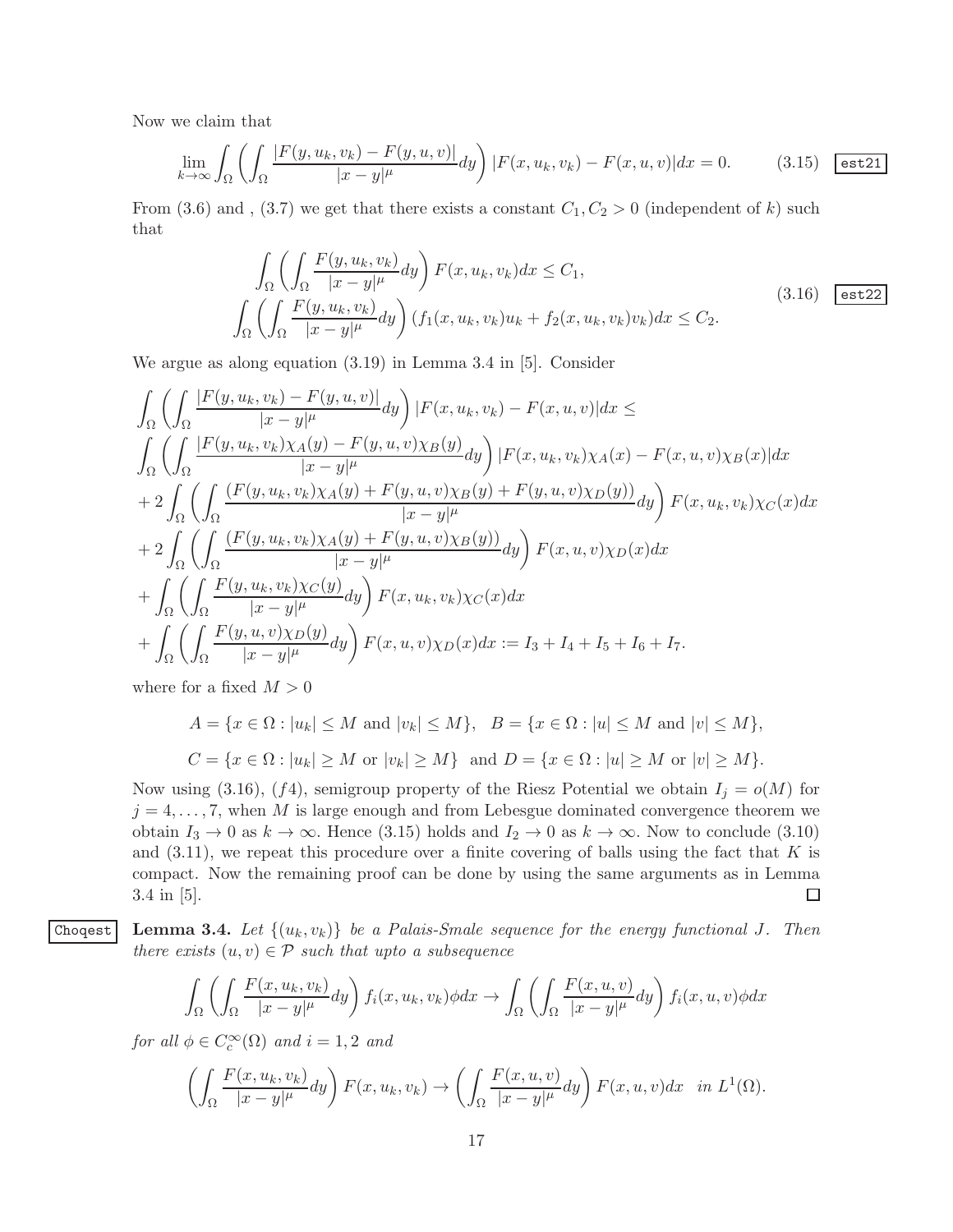The proof of the above Lemma follows from similar arguments as in Lemma 3.5 and Lemma 3.6 in [5].

Now we define the Mountain pass critical level and associated Nehari Manifold as

$$
l^* = \inf_{\gamma \in \Gamma} \max_{t \in [0,1]} J(\gamma(t))
$$
 where  $\Gamma = \{ \gamma \in C([0,1], \mathcal{P}) : \gamma(0) = 0, J(\gamma(1)) < 0 \}$ 

and

$$
N = \{(u, v) \in (W_0^{1,n}(\Omega) \setminus \{0\})^2 : \langle J'(u, v), (u, v) \rangle = 0\}.
$$

cricest Lemma 3.5. Let  $l^{**} = \inf_{u \in N} J(u)$ . Assume  $(m3)$ ,  $(f3)$  and for some  $q > 2$ 

$$
\lim_{t,s \to \infty} \frac{(f_1(x,t,s)t + f_2(x,t,s)s)F(x,t,s)}{\exp(q(|t|^{\frac{n}{n-1}} + |s|^{\frac{n}{n-1}}))} = \infty \text{ uniformly in } x \in \overline{\Omega}
$$
 (3.17)  $\boxed{\text{minassu}}$ 

holds then

$$
l^* \leq l^{**} \text{ and } 0 < l^* < \frac{1}{n} M\left( \left( \left(\frac{2n-\mu}{2n}\right) \frac{\alpha_n}{2_n} \right)^{n-1} \right).
$$

*Proof.* Let  $(u, v) \in N$  and  $h : (0, \infty) \to \mathbb{R}$  such that  $h(t) = J((tu, tv))$ . Then

$$
h'(t) = m(||(tu, tv)||n)tn-1||(u, v)||n - \int_{\Omega} \left( \int_{\Omega} \frac{F(y, tu, tv)}{|x - y|^{\mu}} dy \right) (f_1(x, tu, tv)u + f_2(x, tu, tv)v) dx.
$$

Since  $(u, v) \in N$ , we get

$$
h'(t) = h'(t) - t^{2n-1} \langle J'(u, v), (u, v) \rangle = t^{2n-1} \left( \frac{m(||(tu, tv)||^n)}{t^n ||(u, v)||^n} - \frac{m(||(u, v)||^n)}{||(u, v)||^n} \right) ||(u, v)||^{2n}
$$
  
+ 
$$
t^{2n-1} \left[ \int_{\Omega} \left( \int_{\Omega} \frac{F(y, u, v)}{|x - y|^{\mu}} dy \right) (f_1(x, u, v)u + f_2(x, u, v)v) dx - \int_{\Omega} \left( \int_{\Omega} \frac{F(y, tu, tv)}{t^{2n} |x - y|^{\mu}} dy \right) (f_1(x, tu, tv)tu + f_2(x, tu, tv)tv) dx \right].
$$

Now (f3) implies, for any  $(x, s) \in \Omega \times \mathbb{R}^+$ , the map  $r \mapsto rf_1(x, r, s) - nF(x, r, s)$  and for any  $(x,r) \in \Omega \times \mathbb{R}^+$ , the map  $s \mapsto sf_2(x,r,s) - nF(x,r,s)$  is increasing on  $\mathbb{R}^+$ . Using this we get  $r f_1(x,r,s) - nF(x,r,s) \geq 0$  and  $s f_2(x,r,s) - nF(x,r,s) \geq 0$  for all  $(x,r,s) \in \Omega \times \mathbb{R}^2$  which implies

$$
t \mapsto \frac{F(x, tu, tv)}{t^n}
$$
 is non-decreasing for  $t > 0$ .

Then for  $0 < t \leq 1$ ,  $x \in \Omega$  and by using  $(m3)$  and  $(f3)$ , we obtain

$$
h'(t) \ge t^{2n-1} \left( \frac{m(||(tu,tv)||^n)}{t^n ||(u,v)||^n} - \frac{m(||(u,v)||^n)}{||(u,v)||^n} \right) ||(u,v)||^{2n} + t^{2n-1} \left[ \int_{\Omega} \left( \int_{\Omega} \frac{F(y,u,v)}{|x-y|^{\mu}} dy \right) \left( \left( \frac{f_1(x,u,v)u}{u^n} - \frac{f_1(x,tu,tv)tu}{(tu)^n} \right) u^n(x) + \left( \frac{f_2(x,u,v)v}{v^n} - \frac{f_2(x,tu,tv)tv}{(tv)^n} \right) v^n(x) \right) \right] \ge 0.
$$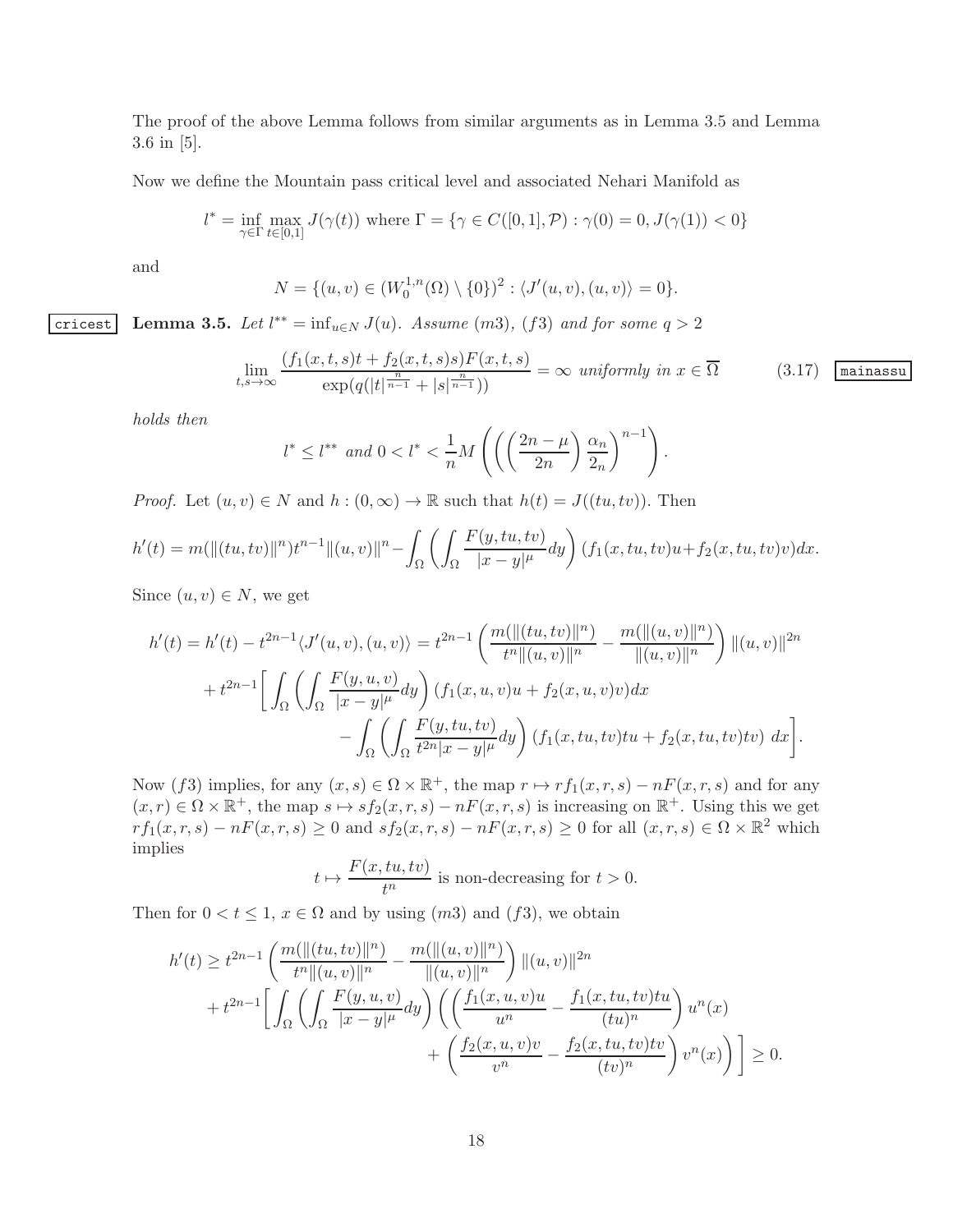This gives that  $h'(t) \geq 0$  for  $0 < t \leq 1$  and  $h'(t) < 0$  for  $t > 1$ . Hence  $J(u, v) =$  $\max_{t>0} J(tu, tv)$ . Now we define  $g : [0, 1] \to \mathcal{P}$  as  $g(t) = (t_0u, t_0v)t$  where  $t_0 > 1$  is such that  $J((t_0u, t_0v)) < 0$ . So,  $g \in \Gamma$  which gives

$$
l^*\leq \max_{t\in[0,1]}J(g(t))\leq \max_{t\geq 0}J(tu,tv)=J(u,v).
$$

Since  $u \in N$  is arbitrary, we get  $l^* \leq l^{**}$ . For  $u, v \neq 0$ ,  $J(tu, tv) \to -\infty$  as  $t \to \infty$  (from Lemma 3.1) and by definition  $l^* \leq \max_{t \in [0,1]} J(tu, tv)$  for  $(u, v) \in (W_0^{1,n})$  $C_0^{1,n}(\Omega)\backslash\{0\})^2$  satisfying  $J(u, v) < 0$ . So, it is enough to prove that there exists a  $(w_1, w_2) \in \mathcal{P}$  such that  $\|(w_1, w_2)\| = 1$ and

$$
\max_{t \in [0,\infty)} J(tw_1, tw_2) < \frac{1}{n} M\left( \left( \left(\frac{2n-\mu}{2n}\right) \frac{\alpha_n}{2_n} \right)^{n-1} \right). \tag{3.18}
$$

To prove this, we consider the sequence of functions  $\{(U_k, V_k)\}\$  as defined in the proof of Theorem 1.6 such that  $\text{supp}(U_k)$ ,  $\text{supp}(V_k) \subset B_\rho(0)$  and  $||(U_k, V_k)|| = 1$  for all k. So we claim that there exists a  $k \in \mathbb{N}$  such that (3.18) is satisfied for  $w_1 = U_k$  and  $w_2 = V_k$ .

We proceed by contradiction, suppose this is not true then for all  $k \in \mathbb{N}$  there exists a  $t_k > 0$ such that  $(3.18)$  does not holds *i.e.* 

$$
\max_{t \in [0,\infty)} J(tU_k, tV_k) = J(t_kU_k, t_kV_k) \ge \frac{1}{n} M\left(\left(\left(\frac{2n-\mu}{2n}\right)\frac{\alpha_n}{2_n}\right)^{n-1}\right).
$$

Since  $J((tU_k, tV_k) \to -\infty$  as  $t \to \infty$  uniformly in k therefore  $\{t_k\}$  must be a bounded sequence in R. Then from (3.1),  $||U_k, V_k|| = 1$  and monotonicity of M, we obtain

$$
\left(\frac{2n-\mu}{2n}\right)\frac{\alpha_n}{2_n} \le t_k^{\frac{n}{n-1}}.\tag{3.19}
$$

Since  $\frac{d}{dt}(J((tU_k, tV_k))|_{t=t_k} = 0$  and  $\int_{B_{\rho/k}} \int_{B_{\rho/k}}$ dxdy  $\frac{dxdy}{|x-y|^{\mu}} \geq C_{\mu,n} \left(\frac{\rho}{k}\right)$  $\left(\frac{\rho}{k}\right)^{2n-\mu}$  then by using (3.17), for  $k \in \mathbb{N}$  large enough we obtain

$$
m(t_k^n)t_k^n = \int_{\Omega} \left( \int_{\Omega} \frac{F(y, t_k U_k, t_k V_k)}{|x - y|^{\mu}} dy \right) (f_1(x, t_k U_k, t_k V_k)t_k U_k + f_2(x, t_k U_k, t_k V_k)t_k V_k) dx
$$
  
\n
$$
\geq \int_{B_{\rho/k}} \left( \int_{B_{\rho/k}} \frac{F(y, t_k U_k, t_k V_k)}{|x - y|^{\mu}} dy \right) (f_1(x, t_k U_k, t_k V_k)t_k U_k + f_2(x, t_k U_k, t_k V_k)t_k V_k) dx.
$$
  
\n
$$
\geq \exp \left( q(c_1^{\frac{n}{n-1}} + c_2^{\frac{n}{n-1}}) \left( \frac{t_k^{\frac{n}{n-1}} (\log k)}{\omega_{n-1}^{\frac{1}{n-1}}} \right) \right) \int_{B_{\rho/k}} \int_{B_{\rho/k}} \frac{dx dy}{|x - y|^{\mu}}
$$
  
\n
$$
\geq \tilde{C}_{\mu,nk} \left( \frac{q\left(c_1^{\frac{n}{n-1}} + c_2^{\frac{n}{n-1}}\right) t_k^{\frac{n}{n-1}}}{\omega_{n-1}^{\frac{1}{n-1}}} - (2n - \mu) \right)
$$

Hence by using the fact that  $(c_1^{\frac{n}{n-1}} + c_2^{\frac{n}{n-1}}) = 2_n$ ,  $t_k^n$  is bounded,  $q > 2$  and  $(3.19)$ , we arrive at a contradiction by taking  $k$  large enough.  $\Box$ 

#### Proof of Theorem 1.8:

Let  $\{(u_k, v_k)\}\)$  denotes a Palais Smale sequence at the mountain pass critical level  $l^*$ . Then by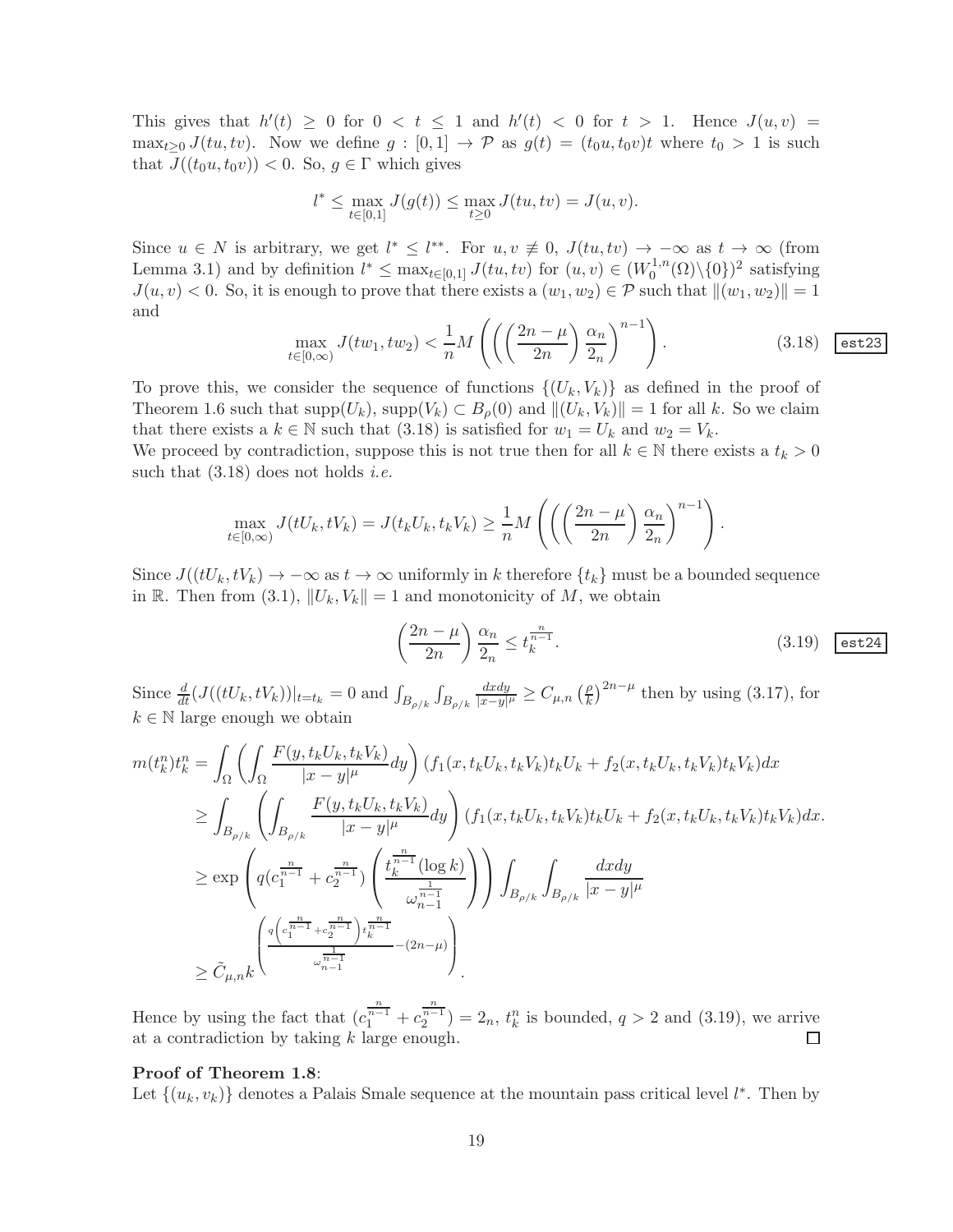Lemma 3.2 there exists a  $u_0, v_0 \in W_0^{1,n}$  $u_0^{1,n}(\Omega)$  such that up to a subsequence  $u_k \rightharpoonup u_0, v_k \rightharpoonup v_0$ weakly in  $W_0^{1,n}$  $0^{1,n}(\Omega)$  as  $k \to \infty$ . We prove our main result in several steps.

**Step 1:** Positivity of  $u_0, v_0$ .

If  $u_0 = v_0 \equiv 0$  (or either one of them) then using Lemma 3.4, we infer that

$$
\int_{\Omega} \left( \int_{\Omega} \frac{F(y, u_k, v_k)}{|x - y|^{\mu}} dy \right) F(x, u_k, v_k) dx \to 0 \text{ as } k \to \infty
$$

and which further gives that  $\lim_{k\to\infty} J(u_k, v_k) = \frac{1}{n} \lim_{k\to\infty} M(||(u_k, v_k)||^n) = l^*$ . Now in the light of Lemma 3.5 and monotonicity of  $M$ , we obtain

$$
\frac{2n}{2n-\mu}||(u_k, v_k)||^{\frac{n}{n-1}} < \frac{\alpha_n}{2_n}
$$

for large enough k. Now, this implies that  $\sup_k \int_{\Omega} f_i(x, u_k, v_k)^q dx < +\infty$  for some  $q > \frac{2n}{2n-\mu}$ ,  $i = 1, 2$ . Along with (3.2), Theorem 1.4, the Hardy-Littlewood-Sobolev inequality and the Vitali's convergence theorem, we also obtain

$$
\int_{\Omega} \left( \int_{\Omega} \frac{F(y, u_k, v_k)}{|x - y|^{\mu}} dy \right) (f_1(x, u_k, v_k)u_k + f_2(x, u_k, v_k)v_k) dx \to 0 \text{ as } k \to \infty.
$$

Hence  $\lim_{k\to\infty} \langle J'(u_k, v_k) \rangle, (u_k, v_k) \rangle = 0$  gives  $\lim_{k\to\infty} m(||u_k, v_k||^2 ||u_k, v_k)||^2 = 0$ . Now from (m2), we obtain  $\lim_{k\to\infty} ||(u_k, v_k)||^n = 0$ . Thus using Lemma 3.4, it must be that  $\lim_{k\to\infty} J(u_k, v_k) = 0 = l^*$  which contradicts  $l^* > 0$ . Thus  $u_0, v_0 \neq 0$  and there exists a constant  $\Upsilon > 0$  such that up to a subsequence  $||u_k||^n + ||v_k||^n \to \Upsilon^n$  as  $k \to \infty$ . Then from Lemma 3.3 and Lemma 3.4, we get as  $k \to \infty$ ,

$$
\int_{\Omega} \left( \int_{\Omega} \frac{F(y, u_k, v_k)}{|x - y|^{\mu}} dy \right) (f_1(x, u_k, v_k)\varphi + f_2(x, u_k, v_k)\psi) dx \to
$$
\n
$$
\int_{\Omega} \left( \int_{\Omega} \frac{F(y, u_0, v_0)}{|x - y|^{\mu}} dy \right) (f_1(x, u_0, v_0)\varphi + f_2(x, u_0, v_0)\psi) dx
$$

and

$$
m(\Upsilon^{n}) \int_{\Omega} (|\nabla u_{0}|^{n-2} \nabla u_{0} \nabla \varphi + |\nabla v_{0}|^{n-2} \nabla v_{0} \nabla \psi dx
$$
  
= 
$$
\int_{\Omega} \left( \int_{\Omega} \frac{F(y, u_{0}, v_{0})}{|x - y|^{\mu}} dy \right) (f_{1}(x, u_{0}, v_{0}) \varphi + f_{2}(x, u_{0}, v_{0}) \psi) dx, \text{ for all } \varphi, \psi \in W_{0}^{1,n}(\Omega).
$$
 (3.20)

In particular, taking  $\varphi = u_0^-$  and  $\psi = 0$  (similarly  $\varphi = 0$  and  $\psi = v_0^-$ ) in (3.20) we get  $m(\Upsilon^n) \|u_0^-\| = 0$  (similarly  $m(\Upsilon^n) \|v_0^-\| = 0$ ) and together with assumption (m2) implies  $u_0^- = 0$  ( $v_0^- = 0$ ) a.e. in  $\Omega$ . Therefore  $u_0, v_0 \ge 0$  a.e. in  $\Omega$ . From Theorem 1.4 and Hölder inequality we get,

$$
\left(\int_{\Omega} \frac{F(y, u_0, v_0)}{|x - y|^{\mu}} dy\right) (f_1(x, u_0, v_0) + f_2(x, u_0, v_0)) dx \in L^{q}(\Omega)
$$

for  $1 \leq q < \infty$ . By elliptic regularity results and strong maximum principle, we finally get that  $u_0, v_0 > 0$  in  $\Omega$ .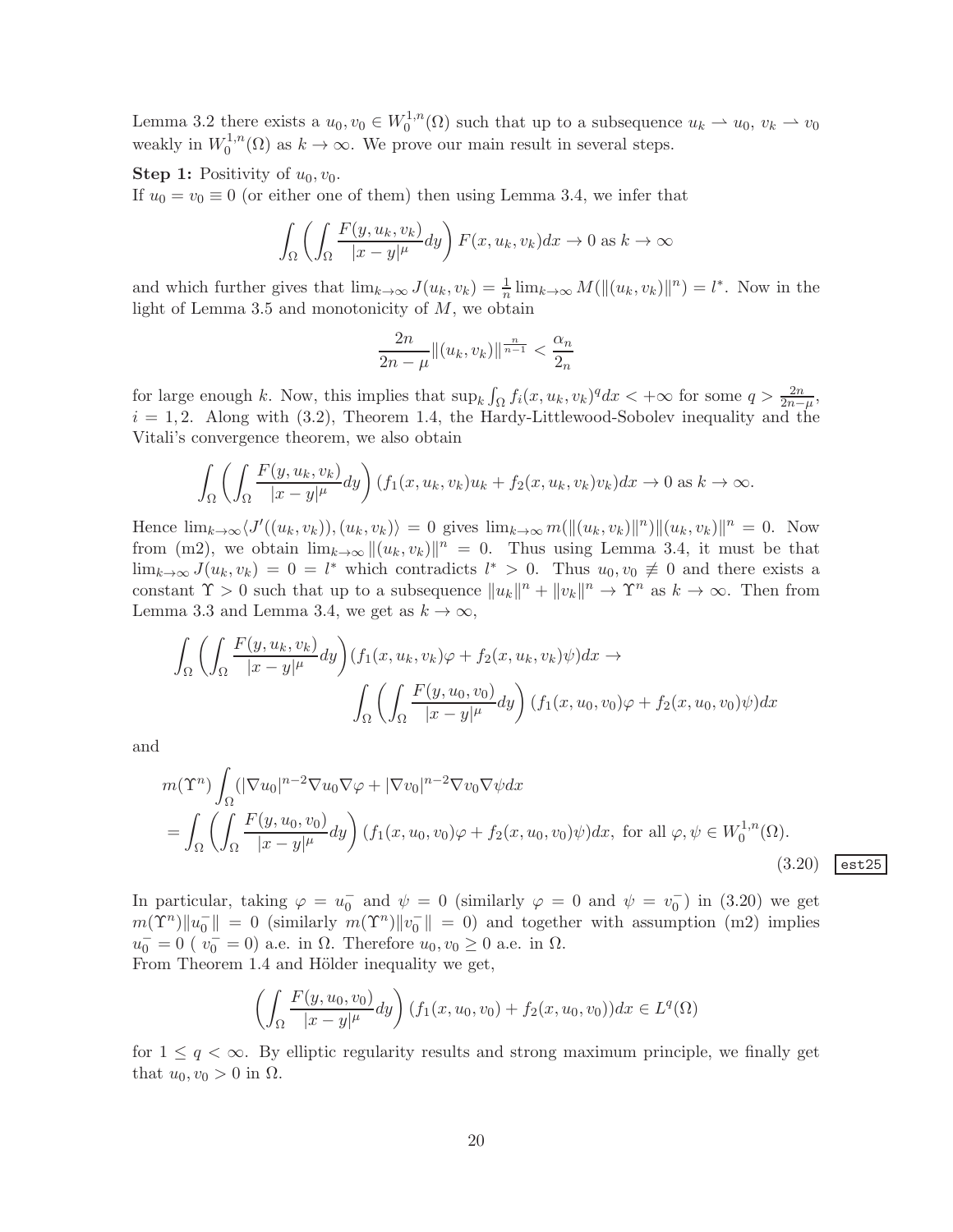$\textbf{Step 2: } m( \|u_0, v_0\|^n ) \| (u_0, v_0) \|^n \geq 0$ Ω  $\sqrt{2}$ Ω  $F(y, u_0, v_0)$  $\frac{f(y, u_0, v_0)}{|x - y|^{\mu}} dy \bigg) (f_1(x, u_0, v_0)u_0 + f_2(x, u_0, v_0)v_0) dx.$ Suppose by contradiction

$$
m(||u_0, v_0||n)||(u_0, v_0)||n < \int_{\Omega} \left( \int_{\Omega} \frac{F(y, u_0, v_0)}{|x - y|^{\mu}} dy \right) (f_1(x, u_0, v_0)u_0 + f_2(x, u_0, v_0)v_0) dx
$$

which implies that  $\langle J'(u_0, v_0), (u_0, v_0) \rangle < 0$ . For  $t > 0$  small enough, using (f3) and (f5) we have that

$$
\langle J'(tu_0, tv_0), (u_0, v_0) \rangle \ge m_0 t^{n-1} ||u_0, v_0||^n
$$
  
\n
$$
-\frac{1}{2n} \int_{\Omega} \left( \int_{\Omega} \frac{f_1(y, tu_0, tv_0)tu_0 + f_2(x, tu_0, v_0)tv_0}{|x - y|^{\mu}} dy \right) (f_1(x, tu_0, tv_0)u_0 + f_2(x, u_0, v_0)v_0) dx
$$
  
\n
$$
\ge m_0 t^{n-1} ||u_0, v_0||^n - \frac{t^{2\gamma + 1}}{2n} \int_{\Omega} \left( \int_{\Omega} \frac{((u_0^{\gamma} + v_0^{\gamma})u_0 + (u_0^{\gamma} + v_0^{\gamma})v_0)}{|x - y|^{\mu}} dy \right) ((u_0^{\gamma} + v_0^{\gamma})u_0 + (u_0^{\gamma} + v_0^{\gamma})v_0) dx
$$
  
\n
$$
\ge 0.
$$

Thus there exists a  $t_* \in (0,1)$  such that  $\langle J'(t_*u_0, t_*v_0), (u_0, v_0) \rangle = 0$  *i.e.*  $(t_*u_0, t_*v_0) \in N$ . So using Lemma 3.5,  $(m3)$  and  $(f3)$  we get

$$
l^* \leq l^{**} \leq J((t_*u_0, t_*v_0)) = J(t_*u_0, t_*v_0) - \frac{1}{2n} \langle J'(t_*u_0, t_*v_0), (u_0, v_0) \rangle
$$
  
\n
$$
= \frac{M(||t_*u_0, t_*v_0||^n)}{n} - \frac{1}{2} \int_{\Omega} \left( \int_{\Omega} \frac{F(y, t_*u_0, t_*v_0)}{|x - y|^{\mu}} dy \right) F(x, t_*u_0, t_*v_0) dx
$$
  
\n
$$
- \frac{1}{2n} m(||t_*u_0, t_*v_0||^n) ||(t_*u_0, t_*v_0) ||^n
$$
  
\n
$$
+ \frac{1}{2n} \int_{\Omega} \left( \int_{\Omega} \frac{F(y, t_*u_0, t_*v_0)}{|x - y|^{\mu}} dy \right) (f_1(x, t_*u_0, t_*v_0) t_*u_0 + f_2(x, t_*u_0, t_*v_0) dx
$$
  
\n
$$
< \frac{M(||u_0, v_0||^n)}{n} - \frac{1}{2n} m(||(u_0, v_0)||^n) ||(u_0, v_0)||^n
$$
  
\n
$$
+ \frac{1}{2n} \int_{\Omega} \left( \int_{\Omega} \frac{F(y, t_*u_0, t_*v_0)}{|x - y|^{\mu}} dy \right) (f_1(x, t_*u_0, t_0v_0) t_*u_0 + f_2(x, t_*u_0, t_*v_0) - nF(x, t_*u_0, t_*v_0)) dx
$$
  
\n
$$
\leq \frac{M(||u_0, v_0||^n)}{n} - \frac{1}{2n} m(||u_0, v_0||^n) ||u_0, v_0||^n
$$
  
\n
$$
+ \frac{1}{2n} \int_{\Omega} \left( \int_{\Omega} \frac{F(y, u_0, v_0)}{|x - y|^{\mu}} dy \right) (f_1(x, u_0, v_0) u_0 + f_2(x, u_0, v_0) - nF(x, u_0, v_0)) dx
$$
  
\n
$$
\leq \liminf_{k \to \infty} \left( \frac{M(||u_k, v_k||^n)}{n} - \frac{
$$

This gives a contradiction and completes the proof of Step 2. Similar arguments follows for the degenerate case also using  $(m3)$ .

Step 3:  $J(u_0, v_0) = l^*$ . Using the weakly lower semicontinuity of norms in  $\lim_{k\to\infty} J(u_k, v_k) = l^*$  and Lemma 3.4 we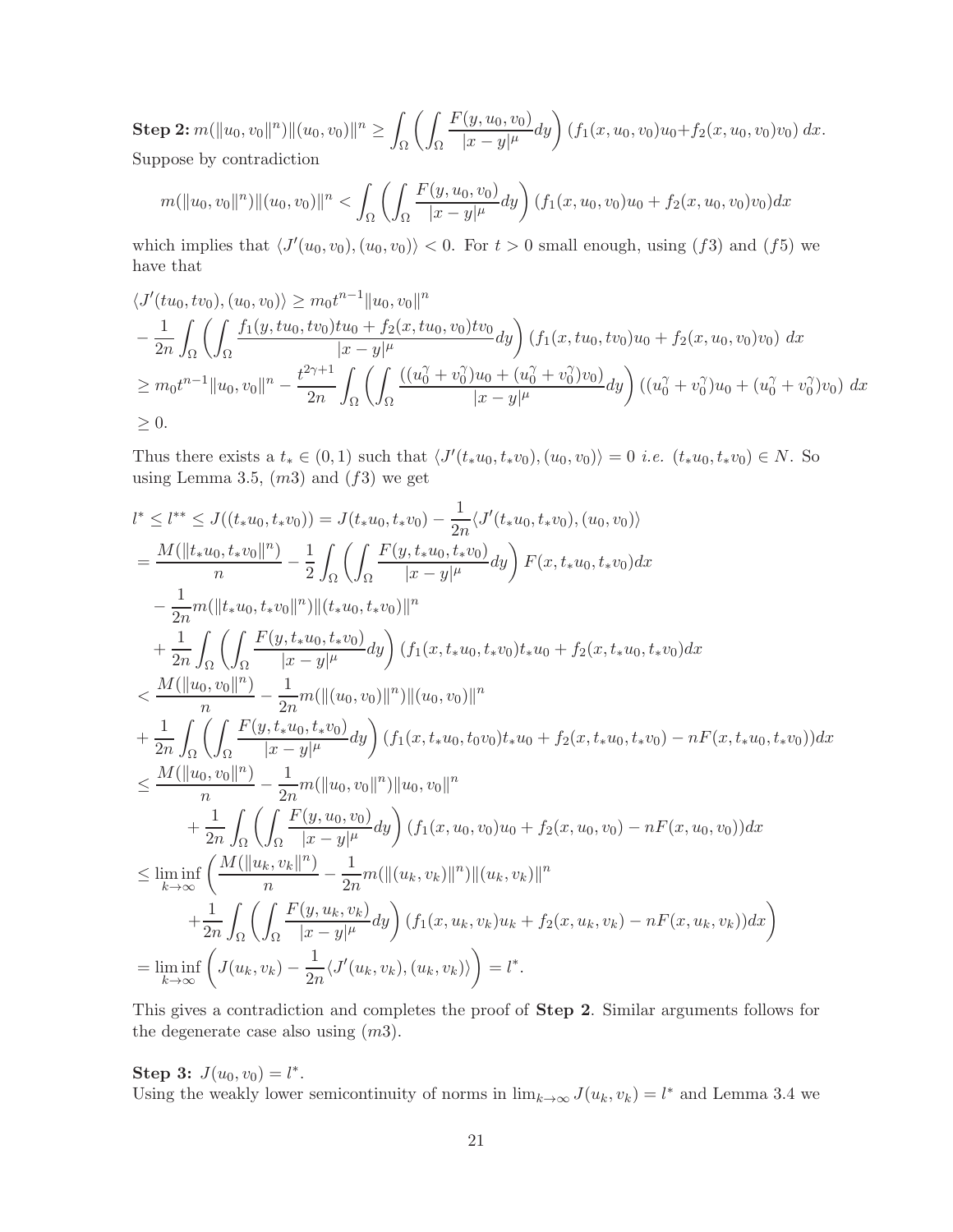obtain  $J(u_0, v_0) \leq l^*$ . If  $J(u_0, v_0) < l^*$  then it must be  $\lim_{k \to \infty} M(||u_k, v_k||^n) > M(||u_0, v_0||^n)$ . Then continuity and motonicity of M implies  $\Upsilon^n > ||u_0, v_0||^n$  and

$$
M(\Upsilon^n) = n\left(l^* + \frac{1}{2} \int_{\Omega} \left( \int_{\Omega} \frac{F(y, u_0, v_0)}{|x - y|^{\mu}} dy \right) F(x, u_0, v_0) dx \right). \tag{3.21} \quad \text{est26}
$$

Define the sequence of functions

$$
(\tilde{u}_k, \tilde{v}_k) = \left(\frac{u_k}{\|u_k, v_k\|}, \frac{v_k}{\|u_k, v_k\|}\right)
$$

such that  $\|\tilde{u}_k, \tilde{v}_k\| = 1$  and  $\tilde{u}_k, \tilde{v}_k \to (\tilde{u}_0, \tilde{v}_0) = (\frac{u_0}{\tilde{\tau}}, \frac{v_0}{\tilde{\tau}})$  weakly in  $\mathcal{P}$  and  $\|u_0, v_0\| < \tilde{\tau}$ . From Theorem 1.5, we have that

$$
\sup_{k \in \mathbb{N}} \int_{\Omega} \exp \left( p(|\tilde{u}_k|^{\frac{n}{n-1}} + |\tilde{v}_k|^{\frac{n}{n-1}}) \right) dx < +\infty, \text{ for } 1 < p < \frac{\alpha_n}{2_n (1 - ||\tilde{u}_0, \tilde{v}_0||^n)^{\frac{1}{n-1}}}.
$$
 (3.22)

Then from  $(m3)$ , Claim  $(1)$  and Lemma 3.5 we obtain

$$
J(u_0, v_0) = \frac{M(||u_0, v_0||^n)}{n} - \frac{m(||u_0, v_0||^n) ||u_0, v_0||^n}{2n}
$$
  
+ 
$$
\frac{1}{2n} \int_{\Omega} \left( \int_{\Omega} \frac{F(y, u_0, v_0)}{|x - y|^{\mu}} dy \right) (f_1(x, u_0, v_0)u_0 + f_2(x, u_0, v_0)v_0 - nF(x, u_0, v_0)) dx \ge 0.
$$

and from (3.21) we get

$$
M(\Upsilon^n) = nl^* - nJ(u_0, v_0) + M(||u_0, v_0|^n) < M\left(\left(\left(\frac{2n-\mu}{2n}\right)\frac{\alpha_n}{2_n}\right)^{n-1}\right) + M(||u_0, v_0|^n)
$$

which further implies together with (m1) that

$$
\Upsilon^n < \frac{1}{1 - \|\tilde{u}_0, \tilde{v}_0\|^n} \left( \left( \frac{2n - \mu}{2n} \right) \frac{\alpha_n}{2_n} \right)^{n-1}.
$$

Thus for  $k \in \mathbb{N}$  large enough it is possible  $b > 1$  but close to 1 such that

$$
\frac{2n}{2n-\mu} b \|u_k, v_k\|^{\frac{n}{n-1}} \le \frac{\alpha_n}{2n(1 - \|\tilde{u}_0, \tilde{v}_0\|^n)^{\frac{1}{n-1}}}.
$$

Therefore from (3.22) we conclude that

$$
\int_{\Omega} \exp\left(\frac{2n}{2n-\mu}b(|u_k|^{\frac{n}{n-1}}+|v_k|^{\frac{n}{n-1}}\right) \le C \tag{3.23} \quad \text{(3.25)}
$$

and

$$
\int_{\Omega} \left( \int_{\Omega} \frac{F(y, u_k, v_k)}{|x - y|^{\mu}} dy \right) (f_1(x, u_k, v_k) u_k + f_2(x, u_k, v_k) v_k dx \to
$$
\n
$$
\int_{\Omega} \left( \int_{\Omega} \frac{F(y, u_0, v_0)}{|x - y|^{\mu}} dy \right) (f_1(x, u_0, v_0) u_0 + f_2(x, u_0, v_0) v_0 dx.
$$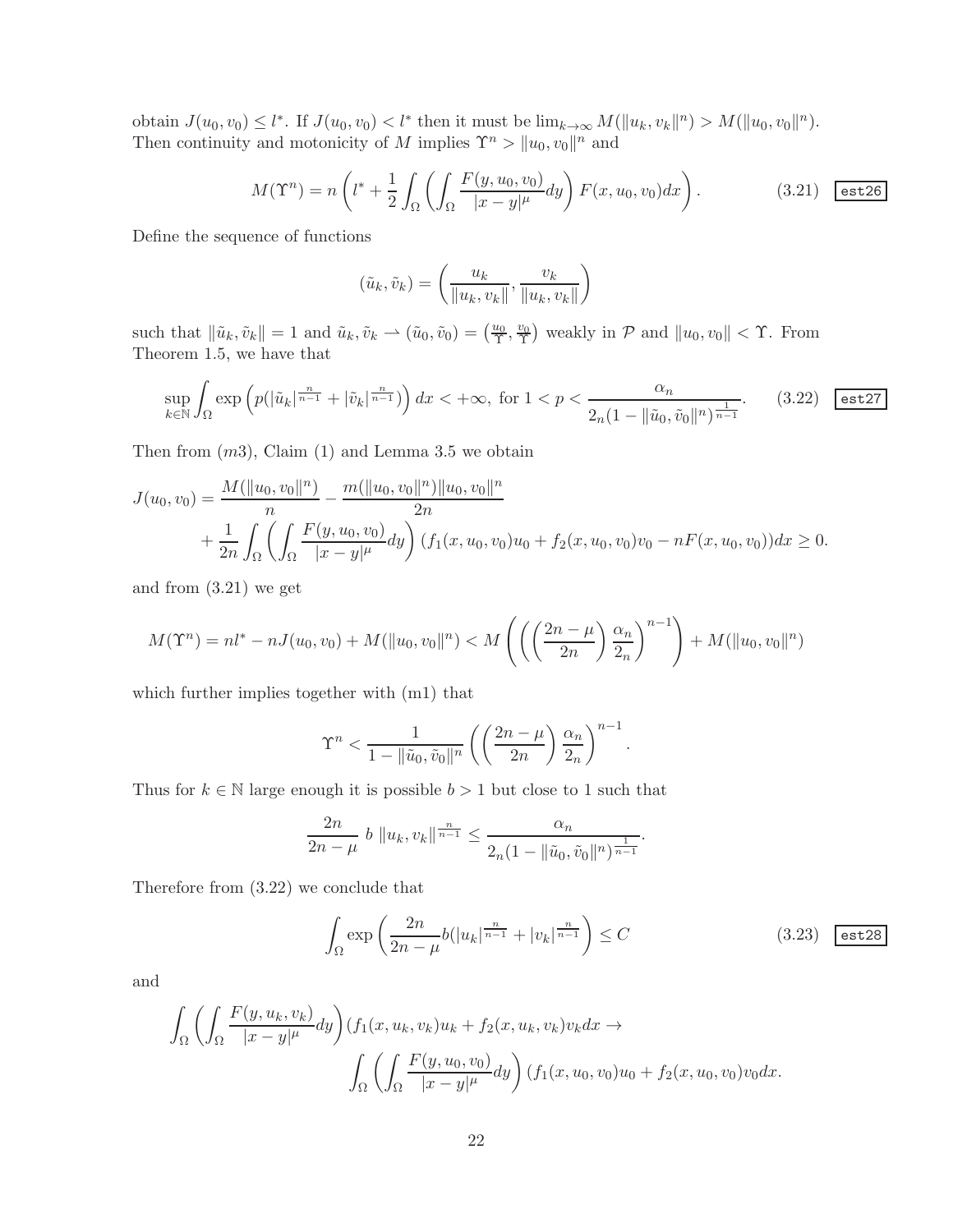This implies  $(u_k, v_k) \to (u_0, v_0)$  strongly in  $P$  and hence  $J(u_0, v_0) = l^*$  which is a contradiction. Hence,  $J(u_0, v_0) = l^* = \lim_{k \to \infty} J(u_k, v_k)$  and  $||(u_k, v_k)|| \to \Upsilon$  implies  $\Upsilon = ||(u_0, v_0)||$ . Then finally we have

$$
m(\|u_0, v_0\|^n) \left( \int_{\Omega} |\nabla u_0|^{n-2} \nabla u_0 \nabla \phi dx + \int_{\Omega} |\nabla v_0|^{n-2} \nabla v_0 \nabla \psi dx \right)
$$
  
= 
$$
\int_{\Omega} \left( \int_{\Omega} \frac{F(x, u_0, v_0)}{|x - y|^{\mu}} dy \right) (f_1(x, u_0, v_0) \phi + f_2(x, u_0, v_0) \psi) dx
$$

 $\Box$ 

for all  $\phi, \psi \in W_0^{1,n}$  $_{0}^{\infty, n}(\Omega)$ . This completes the proof.

### 4 Extensions and relative problems

The results of this paper can be extended in various directions. Let us mention here some obvious generalizations:

1: The class of system (KCS) can be extended to the following fractional Kirchhoff-Choquard system involving singular weights:

$$
(F)\begin{cases}\n-m\left(\int_{\mathbb{R}^n}\int_{\mathbb{R}^n}\frac{|u(x)-u(y)|^{n/s}}{|x-y|^{2n}}dxdy\right)\Delta_{n/s}^s u = \left(\int_{\Omega}\frac{F(y,u,v)}{|y|^{\alpha}|x-y|^{\mu}}dy\right)\frac{f_1(x,u,v)}{|x|^{\alpha}}\quad\text{in }\Omega, \\
-m\left(\int_{\mathbb{R}^n}\int_{\mathbb{R}^n}\frac{|v(x)-v(y)|^{n/s}}{|x-y|^{2n}}dxdy\right)\Delta_{n/s}^s v = \left(\int_{\Omega}\frac{F(y,u,v)}{|y|^{\alpha}|x-y|^{\mu}}dy\right)\frac{f_2(x,u,v)}{|x|^{\alpha}}\quad\text{in }\Omega, \\
u,v=0\qquad\qquad\qquad\text{in }\mathbb{R}^n\setminus\Omega,\n\end{cases}
$$

where  $(-\Delta)_{n/s}^s$  is the  $n/s$  fractional Laplace operator,  $s \in (0,1)$ ,  $n \geq 1$ ,  $\mu \in (0,n)$ ,  $0 < \alpha <$  $\min\{\frac{n}{2}\}$  $\{2\}$ ,  $n-\mu\}$ ,  $\Omega \subset \mathbb{R}^n$  is a smooth bounded domain,  $m : \mathbb{R}^+ \to \mathbb{R}^+$  and  $F : \Omega \times \mathbb{R}^2 \to \mathbb{R}$  is a continous functions where F behaves like  $\exp(|u|^{\frac{n}{n-s}} + |v|^{\frac{n}{n-s}})$  as  $|u|, |v| \to \infty$ .

We conjecture that the following Moser-Trudinger inequality holds in case fractional Sobolev space (counterpart of Theorem 1.4): Define  $\mathcal{L} := X_0 \times X_0$  endowed with the norm

$$
||(u,v)||_{\mathcal{L}} := \left(||u||_{X_0}^{n/s} + ||u||_{X_0}^{n/s}\right)^{\frac{s}{n}}
$$

where

$$
X_0 := \{ u \in W^{s,n/s}(\mathbb{R}^n) : u = 0 \text{ in } \mathbb{R}^n \setminus \Omega \}
$$

endowed with the norm

$$
||u||_{X_0} = \left(\int_{\mathbb{R}^{2n}\setminus(\Omega\times\Omega)^c} \frac{|u(x)-u(y)|^{\frac{n}{s}}}{|x-y|^{2n}} dxdy\right)^{n/s}
$$

MTST011 Theorem 4.1. For  $(u, v) \in \mathcal{L}$ ,  $n/s > 2$  and  $\Omega \subset \mathbb{R}^n$  is a smooth bounded domain, we have

$$
\int_{\Omega} \exp\left(\Pi\left(|u|^{\frac{n}{n-s}}+|v|^{\frac{n}{n-s}}\right)\right) dx < \infty
$$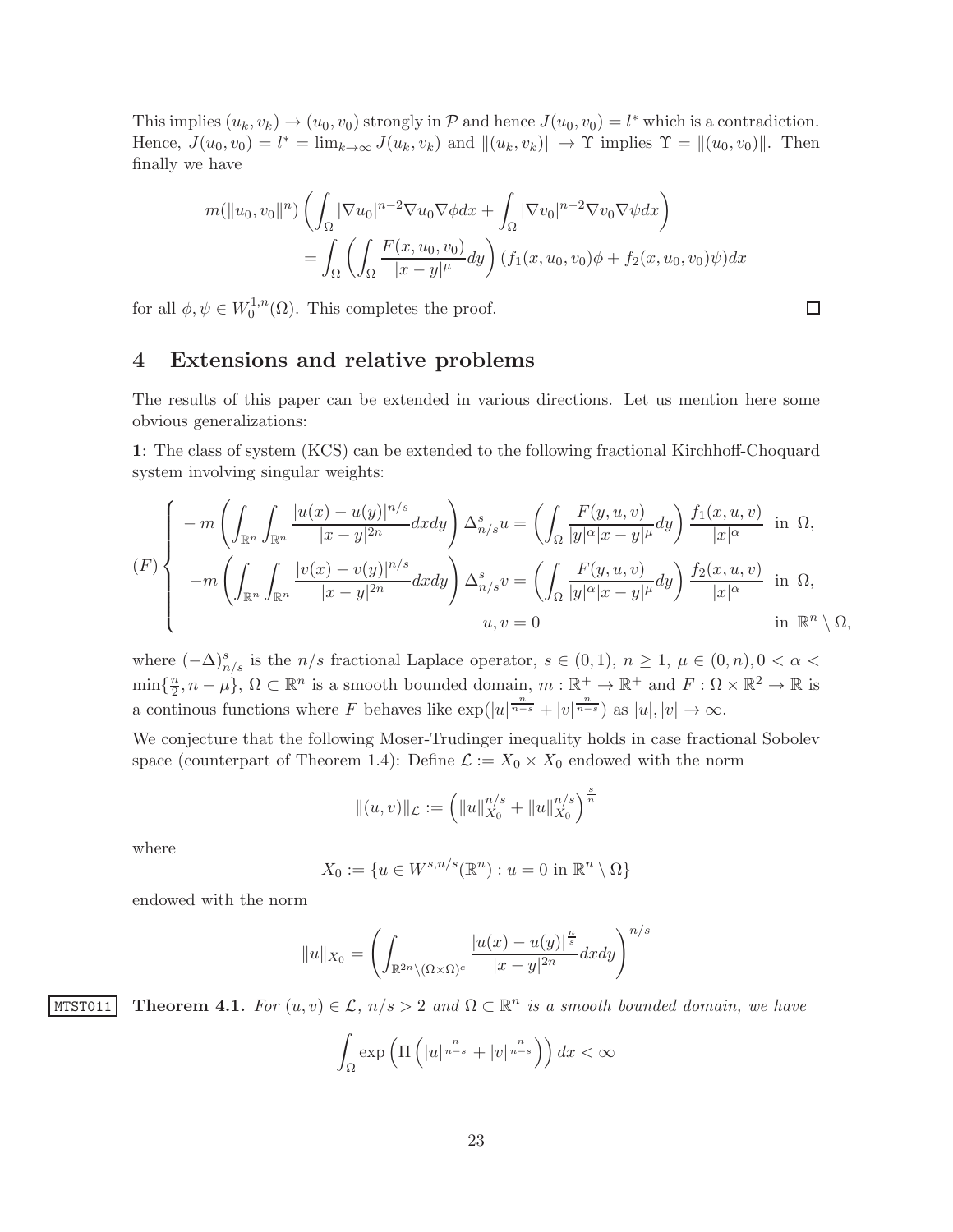for any  $\Pi > 0$ . Moreover,

$$
\sup_{\|(u,v)\|_{\mathcal{L}}=1} \int_{\Omega} \exp\left(\Pi\left(\left|u\right|^{\frac{n}{n-s}} + \left|v\right|^{\frac{n}{n-s}}\right)\right) dx < \infty, \text{ provided } \Pi \le \frac{\alpha_{n,s}}{2_{n,s}} \tag{4.1} \boxed{\text{main1121}}
$$

where  $\alpha_{n,s} = \frac{n}{\omega_{n,s}}$  $\omega_{n-1}$  $\left( \frac{n-s}{2} \right)$  $\Gamma\left(\frac{s}{2}\right)2^s\pi^{n/2}$  $\int_{0}^{\frac{-n}{n-s}}$ ,  $2_{n,s} = 2^{\frac{n-2s}{n-s}}$ . Furthermore if  $\Pi > \frac{\alpha_{n,s}^*}{2_{n,s}}$ , then there exists a pair  $(u, v) \in \mathcal{L}$  with  $||(u, v)||\hat{\mathcal{L}} = 1$  such that the supremum in (4.1) is infinite.

Using Theorem 4.1, doubly weighted Hardy-Littlewood-Sobolev inequality, we can prove the existence and multiplicity of solutions for the problem  $(F)$  (see [5, 6]).

2: We infer that similiar methods can be used to the following Kirchhoff-Choquard system for the Polyharmonic operator:

$$
(P) \begin{cases}\n-M(\int_{\Omega} |\nabla^m u|^2 dx) \Delta^m u = \left(\int_{\Omega} \frac{F(y, u, v)}{|y|^{\alpha} |x - y|^{\mu}} dy\right) \frac{f_1(x, u, v)}{|x|^{\alpha}}, u > 0 & \text{in } \Omega, \\
-M(\int_{\Omega} |\nabla^m v|^2 dx) \Delta^m v = \left(\int_{\Omega} \frac{F(y, u, v)}{|y|^{\alpha} |x - y|^{\mu}} dy\right) \frac{f_2(x, u, v)}{|x|^{\alpha}}, v > 0 & \text{in } \Omega, \\
u = \nabla u = \dots = \nabla^{m-1} u = 0 & \text{on } \partial\Omega, \\
v = \nabla v = \dots = \nabla^{m-1} v = 0 & \text{on } \partial\Omega,\n\end{cases}
$$

where  $n = 2m$ ,  $\mu \in (0, n)$ ,  $0 < \alpha < \min\{\frac{n}{2}\}$  $\frac{n}{2}, n - \mu$ ,  $\Omega \subset \mathbb{R}^n$  is a smooth bounded domain,  $M:\mathbb{R}^+\to\mathbb{R}^+$  and  $F:\Omega\times\mathbb{R}^2\to\mathbb{R}$  is a continous functions where F behaves like  $\exp(|u|^{\frac{n}{n-m}}+$  $|v|^{\frac{n}{n-m}}$  as  $|u|, |v| \to \infty$ . The vectorial polyharmonic operator  $\Delta_{\frac{n}{m}}^m$  is defined as

$$
\Delta_{\frac{m}{m}}^m u = \begin{cases} \nabla \cdot \{ \Delta^{j-1} (|\nabla \Delta^{j-1} u|^{\frac{n}{m}-2} \nabla \Delta^{j-1} u) \} & \text{if } m = 2j - 1; \\ \nabla^j (|\Delta^j u|^{\frac{n}{m}-2} \Delta^j u) & \text{if } m = 2j. \end{cases}
$$

The symbol  $\nabla^m u$  denotes the m<sup>th</sup> order gradient of u and is defined as,

$$
\nabla^m u = \begin{cases} \nabla \Delta^{(m-1)/2} u \text{ if } m \text{ is odd;} \\ \Delta^{m/2} u \text{ if } m \text{ is even,} \end{cases}
$$

where  $\Delta$  and  $\nabla$  denotes the usual Laplacian and gradient operator respectively and also  $\nabla^m u \cdot \nabla^m v$  denotes the product of two vectors when m is odd and product of two scalars when  $m$  is even.

Using Theorems 1.4, 1.5 and extension of Theorems 1.6 and 1.7 (which is an open question), we can study the system of Kirchhoff-Choquard equation for the Polyharmonic operator.

3: Another important open question is the Adams-Moser-Trundinger inequalities in Cartesian product of Sobolev space with unbounded domain (or in  $\mathbb{R}^n$ ).

## Acknowledgement

The first author would like to thank Department of Mathematics, Indian Institute of Technology, Delhi for their kind hospitality during his visit.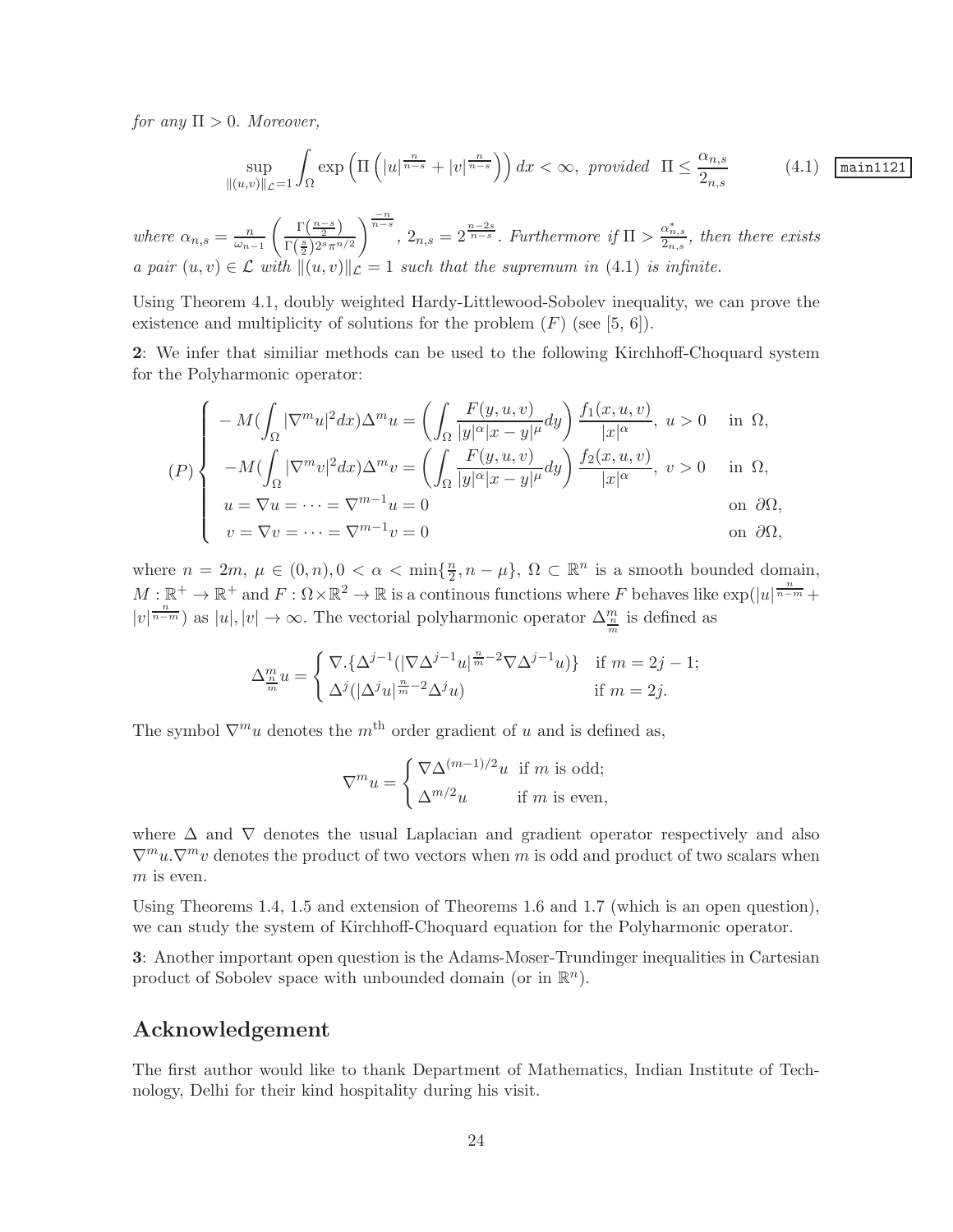## References

- [1] Adimurthi and K. Sandeep, A singular Moser-Trudinger embedding and its applications, NoDEA Nonlinear Differential Equations Appl., 13 (2007), no. 5-6, 585-603.
- [2] D.R. Adams, A sharp inequality of J. Moser for higher order derivatives, Ann. Math., 128 (1988), 385-398.
- [3] C.O. Alves, F.J.S.A. Corrêa, On existence of solutions for a class of problem involving a nonlinear operator, Commun. Appl. Nonlinear Anal., 8 (2001), 43-56.
- [4] C.O. Alves, F.J.S.A. Corrêa, T.F. Ma, *Positive solutions for a quasilinear elliptic equa*tion of Kirchhoff type, Comput. Math. Appl., 49 (2005), 85-93.
- [5] R. Arora, J. Giacomoni, T. Mukherjee and K. Sreenadh, n-Kirchhoff-Choquard equations with exponential nonlinearity, Nonlinear Anal, 186 (2019), 113-144.
- [6] R. Arora, J. Giacomoni, T. Mukherjee and K. Sreenadh, Polyharmonic Kirchhoff problems involving exponential non-linearity of Choquard type with singular weights, arXiv:1911.03546 (2019).
- [7] L. Berg´e, A. Couairon, Nonlinear propagation of self-guided ultra-short pulses in ionized gases, Phys. Plasmas.
- [8] F. Dalfovo, S. Giorgini, L.P. Pitaevskii, S. Stringari, Theory of Bose-Einstein condensation in trapped gases, Rev. Modern Phys., 71 (1999), 463-512.
- [9] G.M. Figueiredo, U.B. Severo, Ground state solution for a Kirchhoff problem with exponential critical growth, Milan J. Math., 84 (2016), 23-39.
- [10] S. Goyal, P.K. Mishra, K. Sreenadh, n-Kirchhoff type equations with exponential nonlinearities, RACSAM, 116 (2016), 219-245.
- [11] O. Lakkis, Existence of solutions for a class of semilinear polyharmonic equations with critical exponential growth, Adv. Differential Equations, 4 (6) (1999), 877-906.
- [12] N. Lam and G. Lu, Sharp singular Adams inequality in higher order Sobolev spaces, Methods Appl. Anal., 19 (3) (2012), 243-266.
- [13] N. Lam and G. Lu, The Moser-Trudinger and Adams inequalities and elliptic and subelliptic equations with nonlinearity of exponential growth, in: Recent Development in Geometry and Analysis, Advanced Lectures in Mathematics, vol. 23, pp. 179-251.
- [14] Y. Li, F. Li, J. Shi, Existence of a positive solution to Kirchhoff type problems without compactness conditions, J. Differential Equations, 253 (2012), 2285-2294.
- [15] E.H. Lieb, Existence and uniqueness of the minimizing solution of Choquard nonlinear equation, Stud. Appl. Math., 57 (1976/77), 93-105.
- [16] P.L. Lions, The concentration compactness principle in the calculus of variations part-I, Rev. Mat. Iberoamericana, 1 (1985), 185-201.